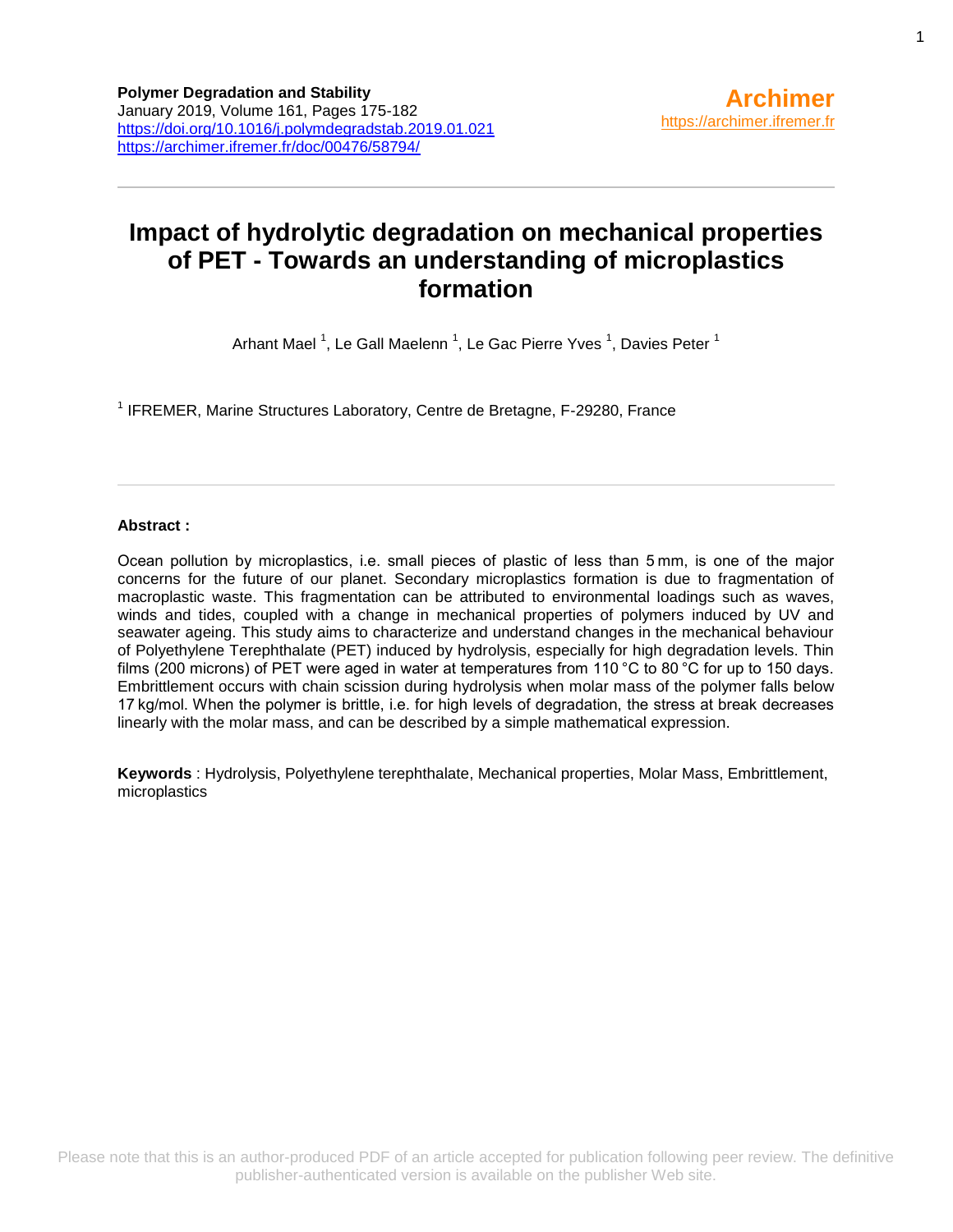#### **1.Introduction**

on<br>of plastics in the oceans, from the surface to sea floor sediment, from coastal zones to open seed in the literature since 1972 and the first papers on the subject [1-3]. The consequences when oceans by plastics are cur The presence of plastics in the oceans, from the surface to sea floor sediment, from coastal zones to open sea, has been presented in the literature since 1972 and the first papers on the subject [1-3]. The consequences of this invasion of the oceans by plastics are currently being investigated by the scientific community. Most of the questions are related to the impact of small pieces of plastics on marine life and on the food chain [4,5] and their identification in a marine environment [6-8]. When considering microplastics, defined as plastics of less than 5mm [9], two types exists. Primary microsplastics are defined as unaged plastics, such as plastic pellets, whereas secondary microsplastics are based on macroplastics such as plastic bottles or bags that are aged and then fragmented into smaller pieces.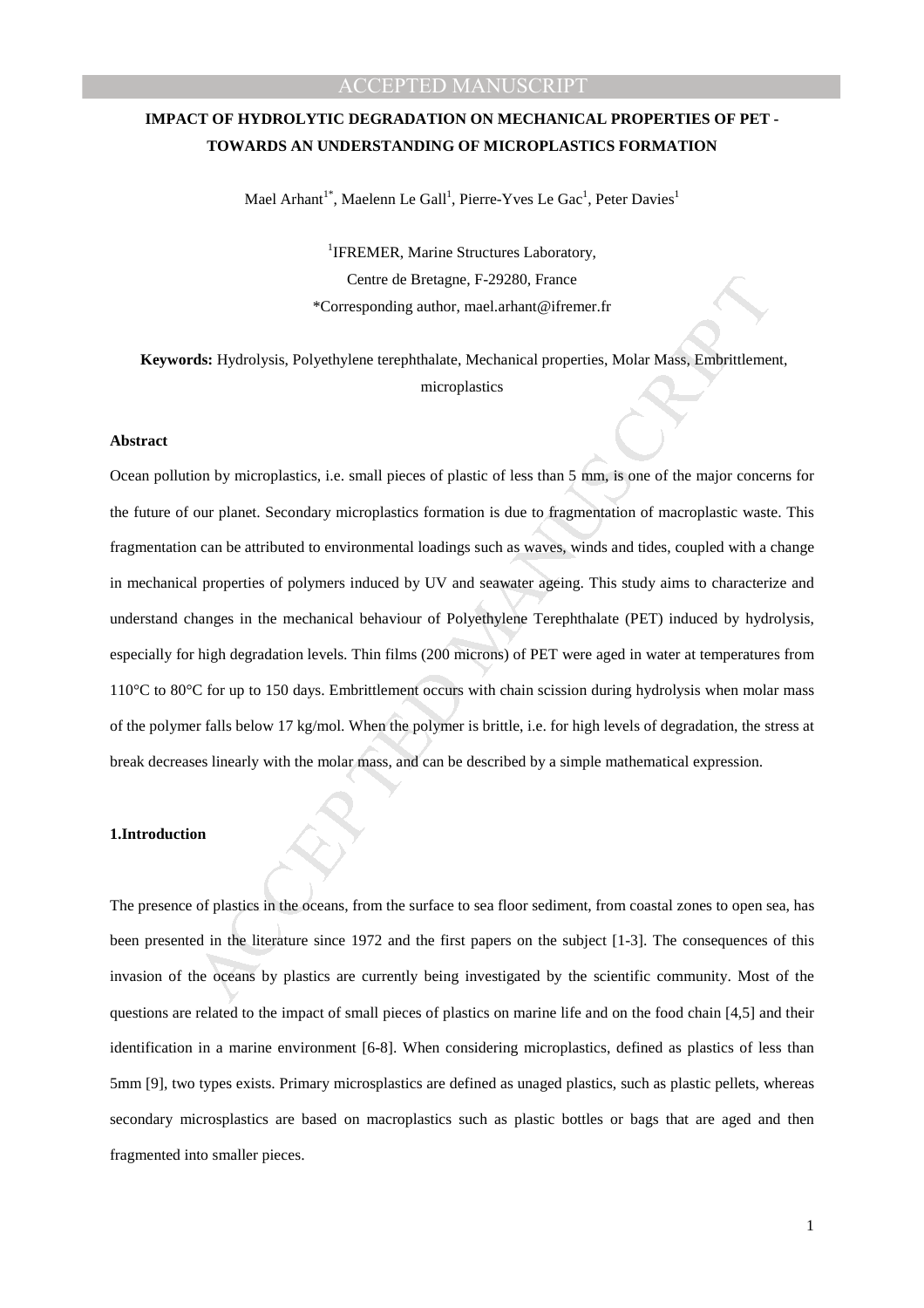We will focus here on this second case, with a general objective to understand the formation of microplastics and the influence of ageing on their behaviour. From a polymer degradation point of view, the understanding of microplastic formation needs to consider new open questions related to fracture mechanisms in polymers due to extended ageing. Usually the study of polymer degradation is focused on a specific application [10] and limited to a decrease of design properties such as elongation at break for rubber [11]. Here, as there is no defined end of life for these polymers, large degradations will occur so we have to consider the impact of extensive degradation on their fracture behaviour.

polymers, large degradations will occur so we have to consider the impact of extensive degrate and the steps are behaviour.<br>
turby is focused on Polyethylene Terephrhalate (PET) because this kind of polymer is widely to e The present study is focused on Polyethylene Terephthalate (PET) because this kind of polymer is widely used in industry [12], especially for plastic bottle production [13,14], and has been found as microplastics in the ocean [15]. Degradation of PET has been widely studied in the past and it was one of the first polymers studied in terms of ageing in 1959 [16]. It is well know that PET undergoes both oxidation [17,18] and hydrolysis [19], both of which lead to chain scission in the polymer. It has been chosen to focus this study mainly on hydrolysis of the polymer because the chemical reactions are known [20], the main influencing parameters have been studied, and prediction of this degradation is possible using a kinetic model [21,22]. Considering mechanical property change during degradation, it is well known that semi crystalline polymers undergo a transition from ductile behaviour (i.e. when plasticity occurs) to brittle behaviour (i.e. purely elastic behaviour) with chain scission. This transition occurs when the molar mass decreases below a critical molar mass value (usually named  $M'_{c}$ ) [23]. The M'<sub>c</sub> value for PET is not clearly defined in the literature. Even if it is known that M'<sub>c</sub> is about 5 to 20 times the M<sub>e</sub> value (M<sub>e</sub>, entanglement molar mass) a clear critical value during hydrolysis has not been determined. However, this M'<sub>c</sub> value is necessary for life time prediction of polymer in industrial applications. Because here we are focussed on microplastic formation, it is necessary to consider property changes even when the molar mass is lower than M'<sub>c</sub>, i.e. for high degradation. This requires first an accurate determination of M'<sub>c</sub>. Then, a special attention will be paid to the decrease in fracture properties for high levels of degradation which has not been documented previously, and needed some specific development in terms of testing to be able to characterize very brittle samples. Several ageing temperature (all above  $T_g$ ) will be considered here in order to be able to determine a general behaviour and avoid being specific to one ageing condition. The originality of this study is to consider the mechanical behaviour of a commonly used polymer at very high degradation levels, whereas previous studies have not considered mechanical properties after embrittlement. This study does not aim to estimate an embrittlement time in natural ocean conditions (i.e. temperature below 30°C) but rather to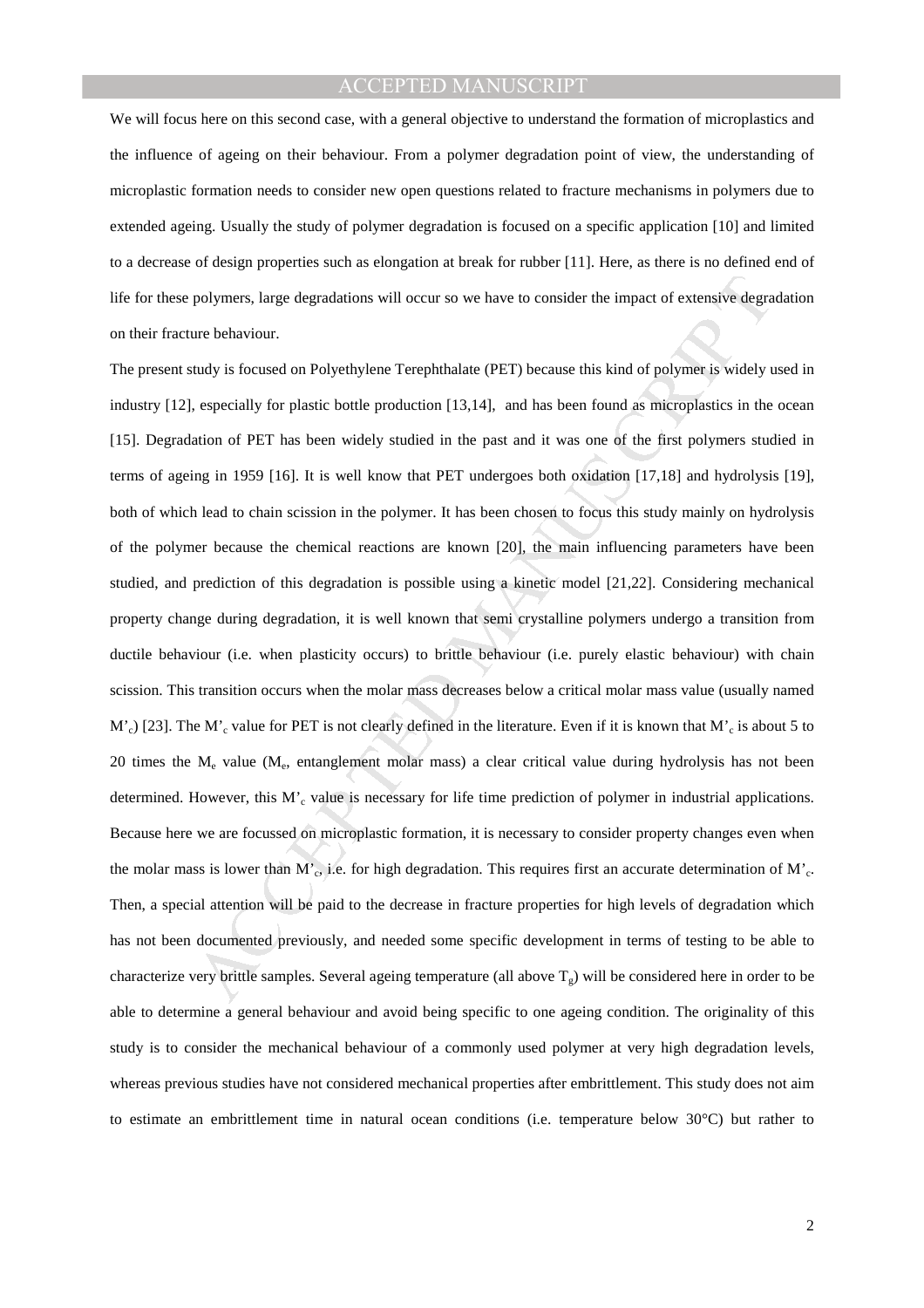consider in detail the mechanical behaviour of highly degraded PET. It should be noted that extrapolation to low temperatures can only be done with an accurate value of activation energy below  $T_g$ , which is not available yet. In this paper we will first present the PET used, and experimental considerations such as ageing conditions and characterization. Then ageing results will be described in terms of molar mass change, crystallinity ratio and tensile behaviour during ageing in water at 105°C. The effect of ageing temperature will then be considered. Finally, based on these results, a general interpretation of decrease in stress at break will be proposed.

### **2.Materials and Methods**

### **2.1. Material**

If on these results, a general interpretation of decrease in stress at hreak will be proposed.<br>
and Methods<br>
1<br>
and Methods<br>
1<br>
1<br>
of interest here is a polyethylene terephthalate (PET) manufactured by extrusion and supple The material of interest here is a polyethylene terephthalate (PET) manufactured by extrusion and supplied by CRITT Polymeres. This PET grade (Silar 874 C80) is commonly used in plastic bottles and was received in the form of polymer films of 200  $\mu$ m thickness. It has a density of 1.37 g.cm<sup>-3</sup> and an initial crystallinity ratio of 7%. Working with polymer films rather than bulk specimens allows us to obtain a more homogeneous degradation through the thickness of the film. All specimens were recrystallized thermally before ageing at 110°C (the highest ageing temperature) for 30 minutes until a stable crystallinity ratio was reached  $(X_c=33\%)$ . Initial molar mass and polydispersity index were measured to be 31.4 kg/mol and 2.4 respectively.

#### **2.2. Method**

#### *2.2.1. Ageing*

Two types of ageing conditions were considered here, below and above 100°C. Those performed below 100°C (80°C and 90°C) were conducted in deionised water tanks at atmospheric pressure. Those performed at 100°C, 105°C and 110°C were conducted in pressure vessels at 15 bars in order to work with deionized water in the liquid state during ageing. After each ageing condition, samples were dried in desiccators at 0% humidity and ambient temperature until the weight was stabilized. The drying process is short (because of sample thickness) and performed at low temperatures compared to those that were aged, so further hydrolysis can be neglected. Also, the dry  $T_g$  was found to be 84  $\pm$  1°C and the  $T_g$  at saturation, 70  $\pm$  1°C, which ensures that all ageing conditions are above  $T_g$ , even for water ageing at 80 $^{\circ}$ C.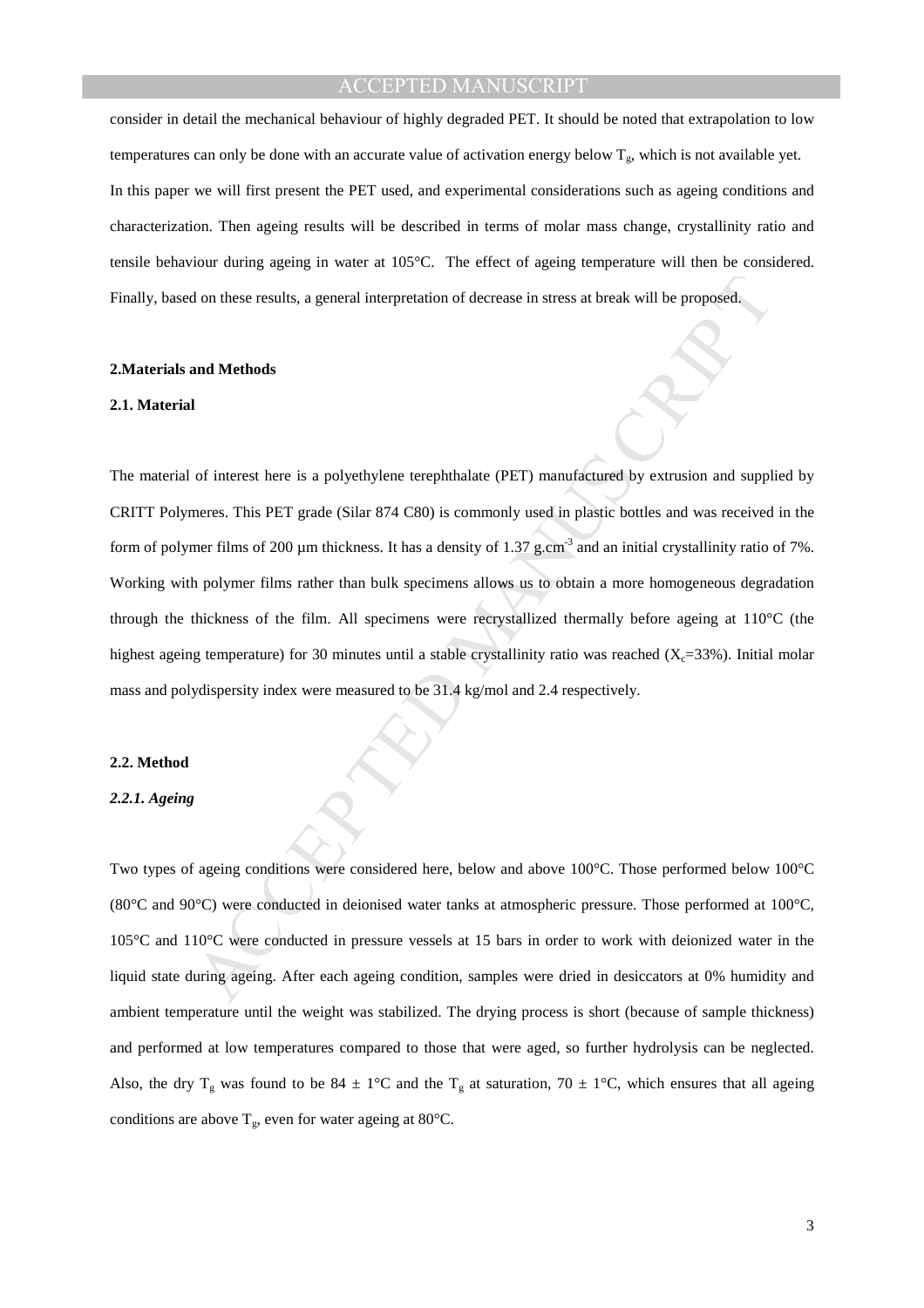# ACCEPTED MANU

#### *2.2.2. Size exclusion chromatography (SEC)*

as performed using a pre-column and two columns packed with 7 µm PFG particles, and 1<br>or size, the dimension of columns was 8mm ID x 300 mm length. The mobile phase was a most non/L potassium tri-fluoroacetate (KTFAc), fl Molar mass was determined by SEC by the PeakExpert Company according to the Laun and al. method [24]. Samples of 10 mg were dissolved in 4 mL of hexafluoroisopropanol (HFiP). The dissolution was performed for 24h at room temperature. The solution was then filtered using a PTFE membrane of 0.2 µm thickness. The separation was performed using a pre-column and two columns packed with 7 µm PFG particles, and 1000 Å and 100 Å pore size, the dimension of columns was 8mm ID x 300 mm length. The mobile phase was a mixture of HFiP + 0.05 mol/L potassium tri-fluoroacetate (KTFAc), flow rate was 1 mL/min and injection volume was 50 µL. The detection was performed using a Waters 2414 differential refractive index detector and data treated with PSS WinGPC unity v7.5 SEC software. The calibration was performed using poly(methyl methacrylate) standards supplied by PSS GmbH Mainz, Germany, with molar mass ranging between 800 and 1,600,000 g/mol and the calibration curve was adjusted with a 5th order polynomial. Calculations are conventional and average molecular weights are expressed as PMMA equivalents.

### *2.2.3. Differential Scanning Calorimetry (DSC)*

The degrees of crystallinity  $X_c$  were checked using DSC on Q200 equipment from TA Instruments at a heating rate of 10°C/min from ambient temperature to 300°C. Sample mass was around 10 mg for all tests performed here. The degree of crystallinity is determined as follows:

$$
X_c = \frac{\Delta H_f}{\Delta H_f^0} \times 100
$$
 Eq. 1

Where  $\Delta H_f$  is the enthalpy of fusion of the tested polymer and  $\Delta H_f^0$  the theoretical enthalpy of fusion for a 100% crystalline material, taken equal to 118 J/g [25]. An example of a DSC thermogram is shown in Figure 1 for the unaged PET.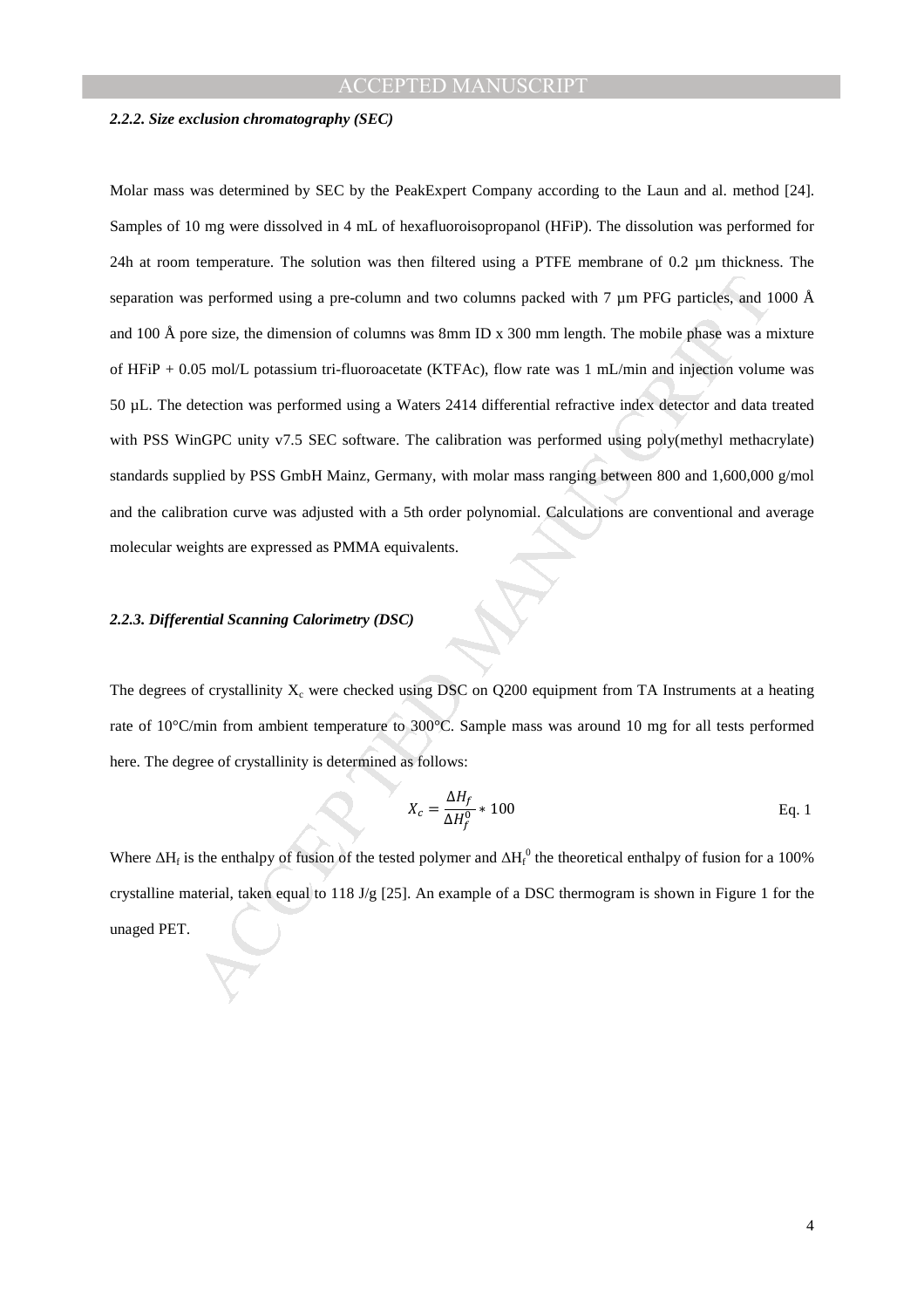

Figure 1 : DSC thermogram of the unaged PET

#### *2.2.5. Mechanical properties*

Tensile tests were performed using a 10 kN capacity Instron machine with a 500 N load cell. Tests were performed at a crosshead speed of 1 mm/min until failure, at 21°C, using H3 dogbone specimens. The strain was measured by Digital Image Correlation (DIC) using the commercial software Aramis and a Basler camera. For each testing condition, four dry specimens were tested until failure.

#### **3. Results**

 $\frac{2}{32}$ <br>
was the members of the unged PET<br>
Figure 1 : DSC thermogram of the unged PET<br>
Figure 1 : DSC thermogram of the unged PET<br>
mical properties<br>
were performed using a 10 kN capacity Instrom machine with a 500 N lo First, only one ageing temperature, 105°C, will be considered, in order to describe the different phenomena that are observed and linked to water ageing. The water diffusion process was not considered here, due to the fact that the samples are thin (200 microns) and water temperature is high (up to  $110^{\circ}$ C). This means that diffusivity is also high. Therefore, the time needed to reach saturation within the different specimens is very short compared to the ageing times considered in this study. To support this, in reference [26], results from water permeation data on PET can be found over a wide range of temperatures and humidity conditions. In particular, the authors state that at 70<sup>°</sup>C and humidity conditions between 10-30% relative humidity, the diffusion coefficient is 8.0.10<sup>-</sup>  $12$  m<sup>2</sup>/s. For our study, this means that on polymer films 200 $\mu$ m thick, saturation will be reached after 16 minutes of water exposure. So at the higher temperatures used in the study, water sorption will be even faster.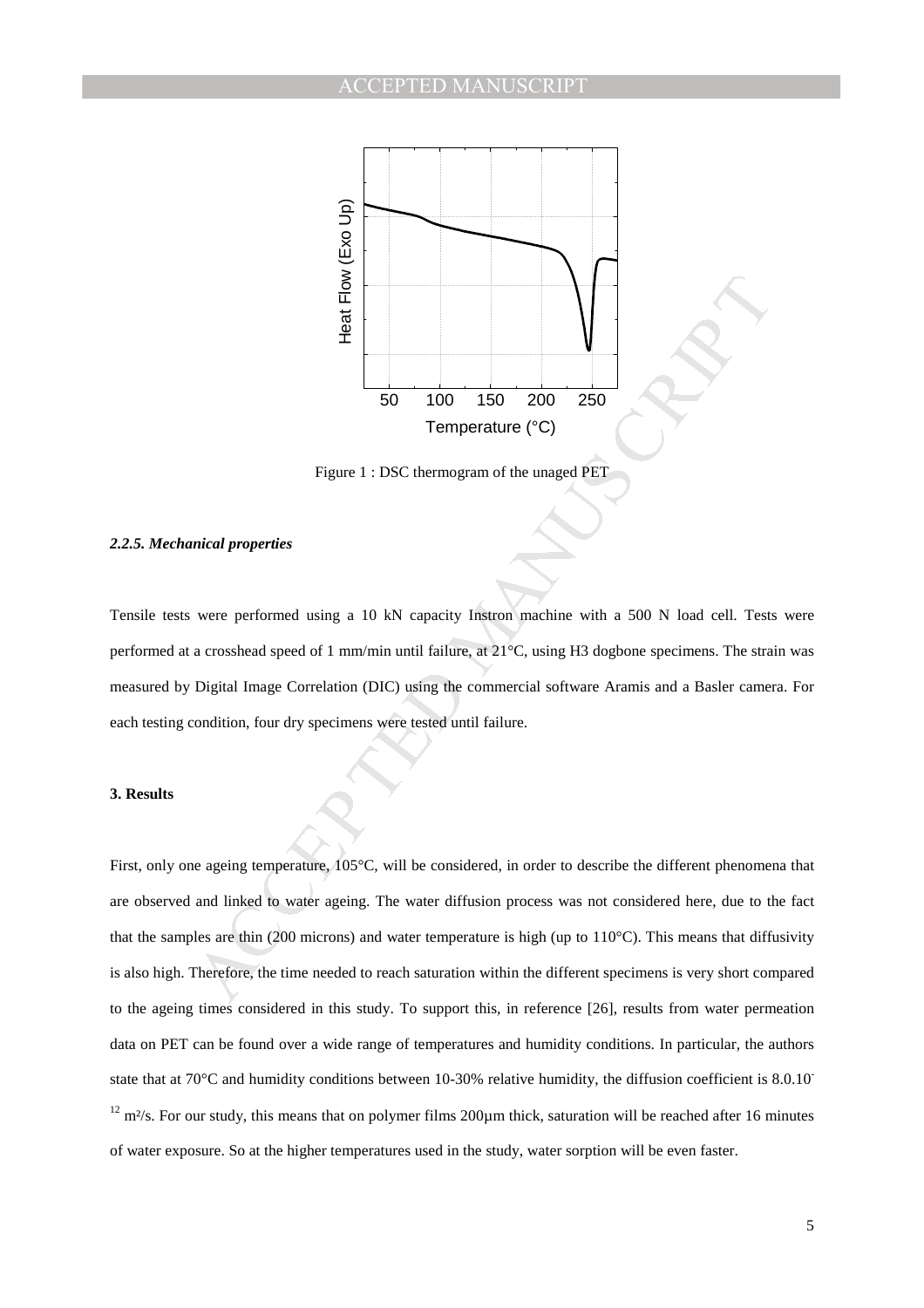#### **3.1. Molar mass changes during ageing in water at 105°C**

SEC results for PET aged in water at 105°C for several ageing durations are presented in Figure 2. We can observe that ageing leads to a shift of the curve from higher elution volume to smaller ones without large change in the curve shape. This is clear evidence of a reduction of the molar mass during ageing, see Figure 3. Moreover, it is worth noting that the width of curves, that is related to the polydispersity index (about 2.4 here), is not affected by ageing.



Figure 2 : SEC elution behaviour as a function of ageing

The initial molar mass  $M_{n0}$  was measured to be equal to 31.4 kg/mol. Then, it is shown in Figure 3 that the molar mass decreases throughout ageing until a final value of 3.8 kg/mol after 14 days of ageing. This is clear evidence of a chain scission process during ageing.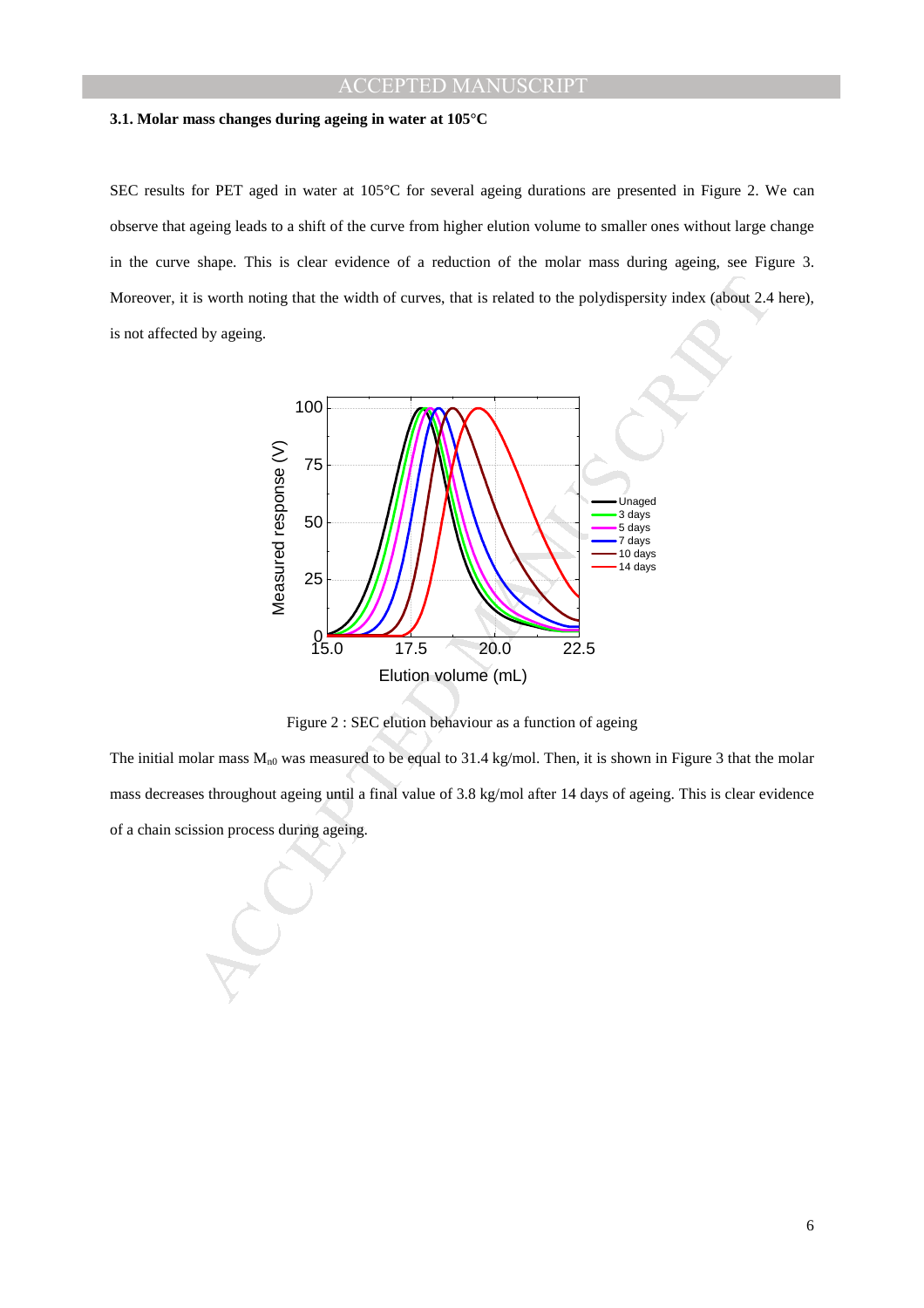

Figure 3: Changes in molar mass as a function of ageing

 $\frac{55}{20}$ <br>  $\frac{35}{20}$ <br>  $\frac{35}{20}$ <br>  $\frac{35}{20}$ <br>  $\frac{35}{20}$ <br>  $\frac{35}{20}$ <br>  $\frac{35}{20}$ <br>  $\frac{35}{20}$ <br>  $\frac{35}{20}$ <br>  $\frac{35}{20}$ <br>  $\frac{35}{20}$ <br>  $\frac{35}{20}$ <br>  $\frac{35}{20}$ <br>  $\frac{35}{20}$ <br>  $\frac{35}{20}$ <br>  $\frac{35}{20}$ <br>  $\frac{35}{20}$ <br> Based on SEC measurements, it can be concluded that an irreversible degradation occurs when PET is immersed in water at high temperatures. This degradation was expected and is attributed to the hydrolysis of the amorphous phase of the polymer that leads to chain scission, i.e. a decrease in  $M<sub>n</sub>$ . In addition to the water ageing shown here, ageing in air and under vacuum at 110°C has been performed for durations up to 3 months and no evolution in the mechanical properties has been observed. These results indicated that, in this study, the main degradation mechanism is indeed hydrolysis rather than oxidation.

### **3.2. Crystallinity changes during ageing in water at 105°C**

Crystallinity is plotted as a function of ageing time in water at  $105^{\circ}$ C in Figure 4. A large increase in crystallinity ratio is observed, as  $X_c$  increases from 33% for unaged samples to values higher than 50% for samples aged for 14 days at 105°C.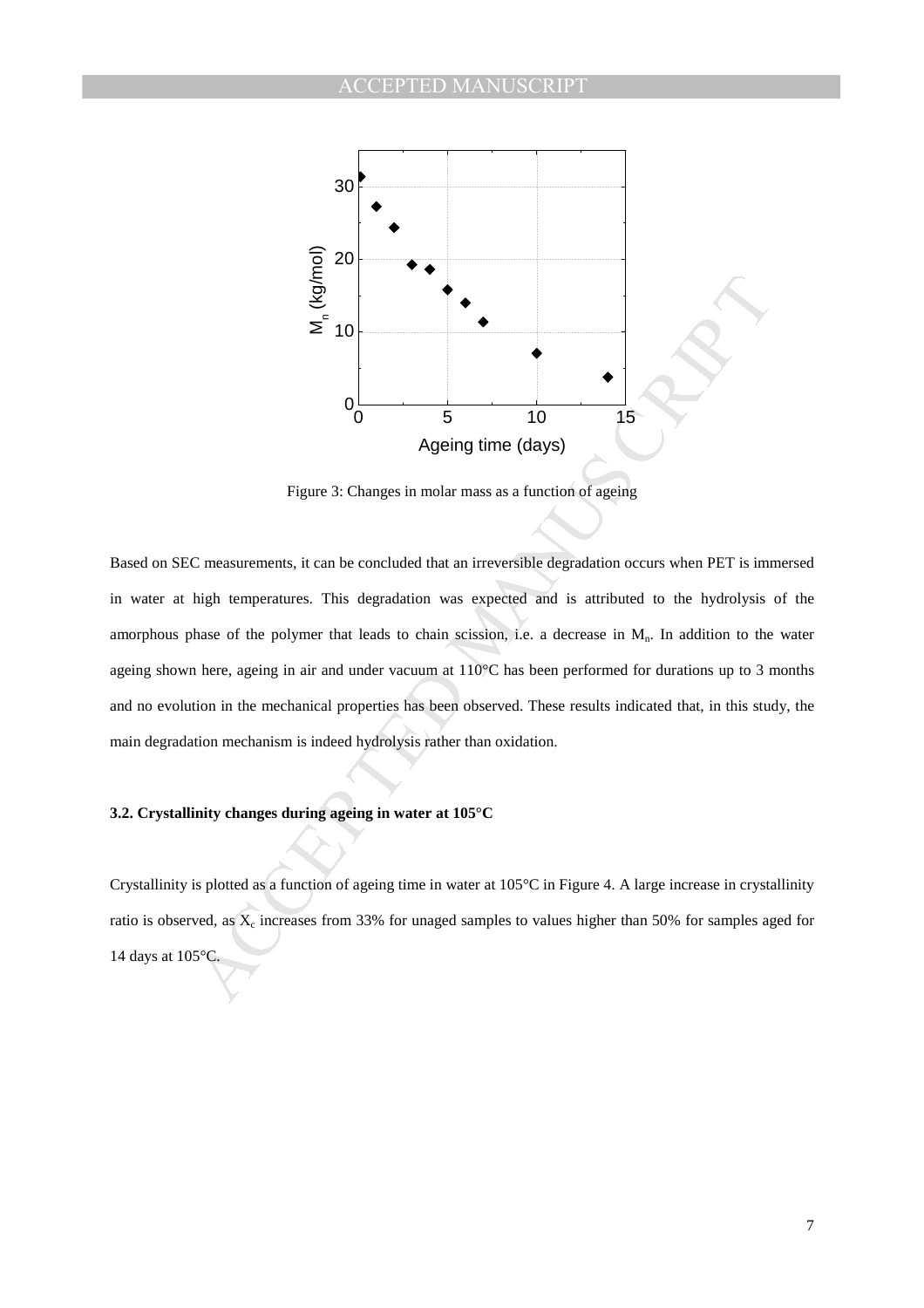

Figure 4: Changes in crystallinity as a function of water ageing

35<br>
Manuscript and the set of agents are the set of agents we mean of agents we mean of agents are the set of agents in erytal linity during agents is related to the well-known chemi-crystallization process:<br>
in crystalli The increase in crystallinity during ageing is related to the well-known chemi-crystallization process; when chain scission occurs in the amorphous phase of a polymer the mobility of macromolecules is increased and so offers new possibilities for crystallites to be formed [27]. The chemi-crystallization process depends on the mobility of macromolecular chains meaning that this behaviour is specific to ageing above Tg; this point is discussed in detail in the discussion section. This process has been highlighted during many previous degradation studies of polymers above  $T_g$  [19,21]. The relationship between chain scission and crystallinity will be considered in the discussion section, particularly for high levels of degradation.

### **3.3. Mechanical Properties**

The aim of the current study is to try to identify a brittle/ductile transition as a function of ageing as well as a change in mechanical properties for high levels of degradation. To do so, specimens were tested under tension until failure as a function of ageing time. Stress-strain plots as a function of ageing are shown in Figure 5.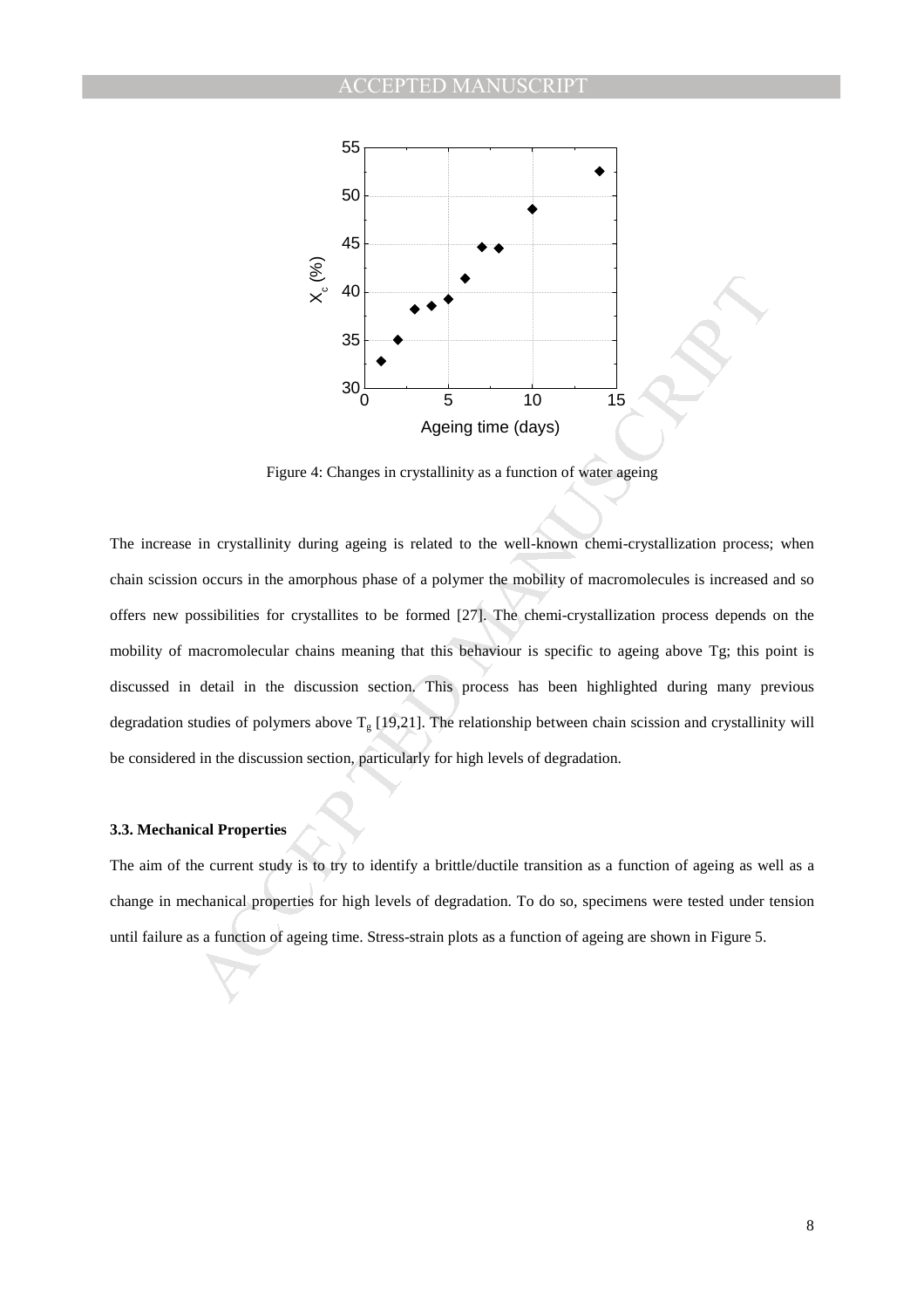

Figure 5: Change in Stress-Strain curves aged in water at 105°C at different ageing times

Example 1 and 1 and 1 and 1 and 1 and 1 and 1 and 1 and 1 and 1 and 1 and 1 and 1 and 1 and 1 and 1 and 1 and 1 and 1 and 1 and 1 and 1 and 1 and 1 and 1 and 1 and 1 and 1 and 1 and 1 and 1 and 1 and 1 and 1 and 1 and 1 a First, the unaged specimens all exhibited a ductile behaviour followed by necking at approximately 6% yield strain, which is a behaviour commonly reported for unaged PET in the literature [28]. A yield stress of approximately 75 MPa was measured, which is close to values presented in the literature for specimens with crystallinity ratios close to 30% [28,29]. It may be noted that as stated in [29], the yield stress is not affected by the molecular weight in the range from 16.5 to 27 kg/mol, which is the case here. For these unaged specimens, tests were not performed until failure, since the neck propagated within the tabs, and did not allow a valid strain at failure to be obtained. However, it may be noted that this particular value is not the main purpose of the study, since the aim is to identify a brittle-ductile transition and not a ductile-necking transition, i.e. the conditions when microplastics can be formed.

Once the specimens were aged, even for a short period, they did not exhibit the same behaviour and no necking was observed. From 1 to 4 days of ageing, the specimens failed in a ductile manner and a yield stress was identified. On the other hand, after 5 days of ageing, all the specimens failed within the purely elastic part of the stress-strain curve, i.e. in a brittle manner. Once this brittle behaviour was identified and for ageing times longer than 5 days, the maximum stress decreases, from 63 MPa down to 22 MPa after 14 days of ageing, Figure 6.a, which represents a significant drop. It may be noted that testing such brittle polymer films is not an easy task and great care must be employed when performing such mechanical tests, particularly during handling of specimens. Concerning the strain at failure as a function of ageing, Figure 6.b, it also decreases, from approximately 9 % after one day of ageing down to values below 1 % after 14 days.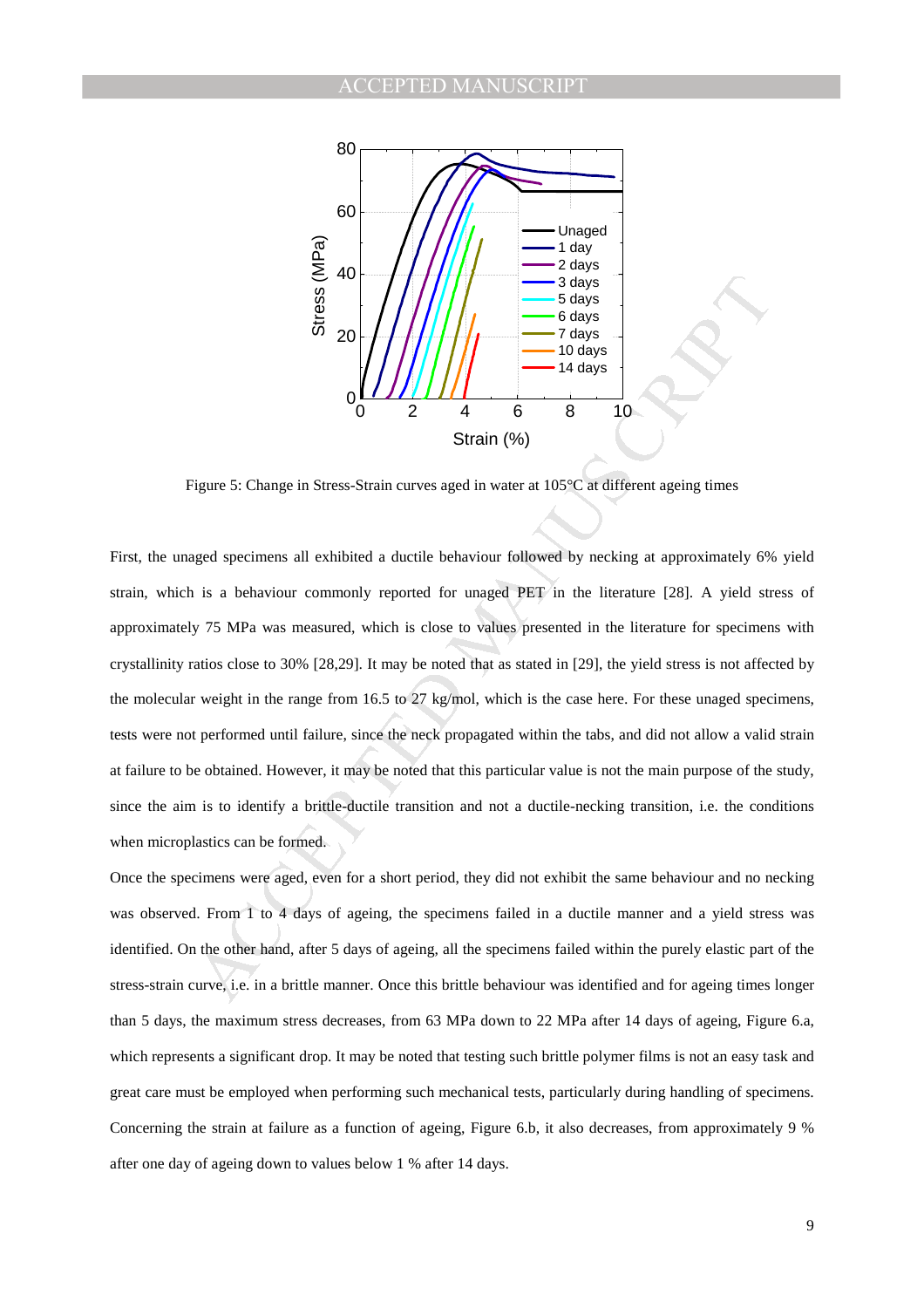

Figure 6: Changes in mechanical properties as a function of ageing at 105°C in water (a) Maximum stress (b) Strain at failure

As a conclusion on the tensile behaviour, it clearly appears that the fracture of PET is strongly affected by the degradation in water at 105°C. During hydrolysis, an embrittlement of the polymer is observed that leads to a large decrease in both strain and stress at break whereas Young's modulus remains almost constant.

Because this study aims to consider the relationship between mechanical properties and the extent of hydrolysis in a general manner ageing was also performed at other temperatures; 80, 90, 100 and 110°C. Results are presented in the next section.

# **3.4. Influence of ageing temperature**

The results presented in the previous section were obtained after ageing at 105°C. Here, all the results obtained after ageing at 80, 90, 100 and 110°C will be compared. For the two following figures and to simplify the presentation, the x-axis has been plotted on a log scale in order to compare different properties at different ageing times and temperatures on the same figure. First, the changes of molar mass and crystallinity ratio at different temperatures are shown in Figure 7.a and Figure 7.b respectively.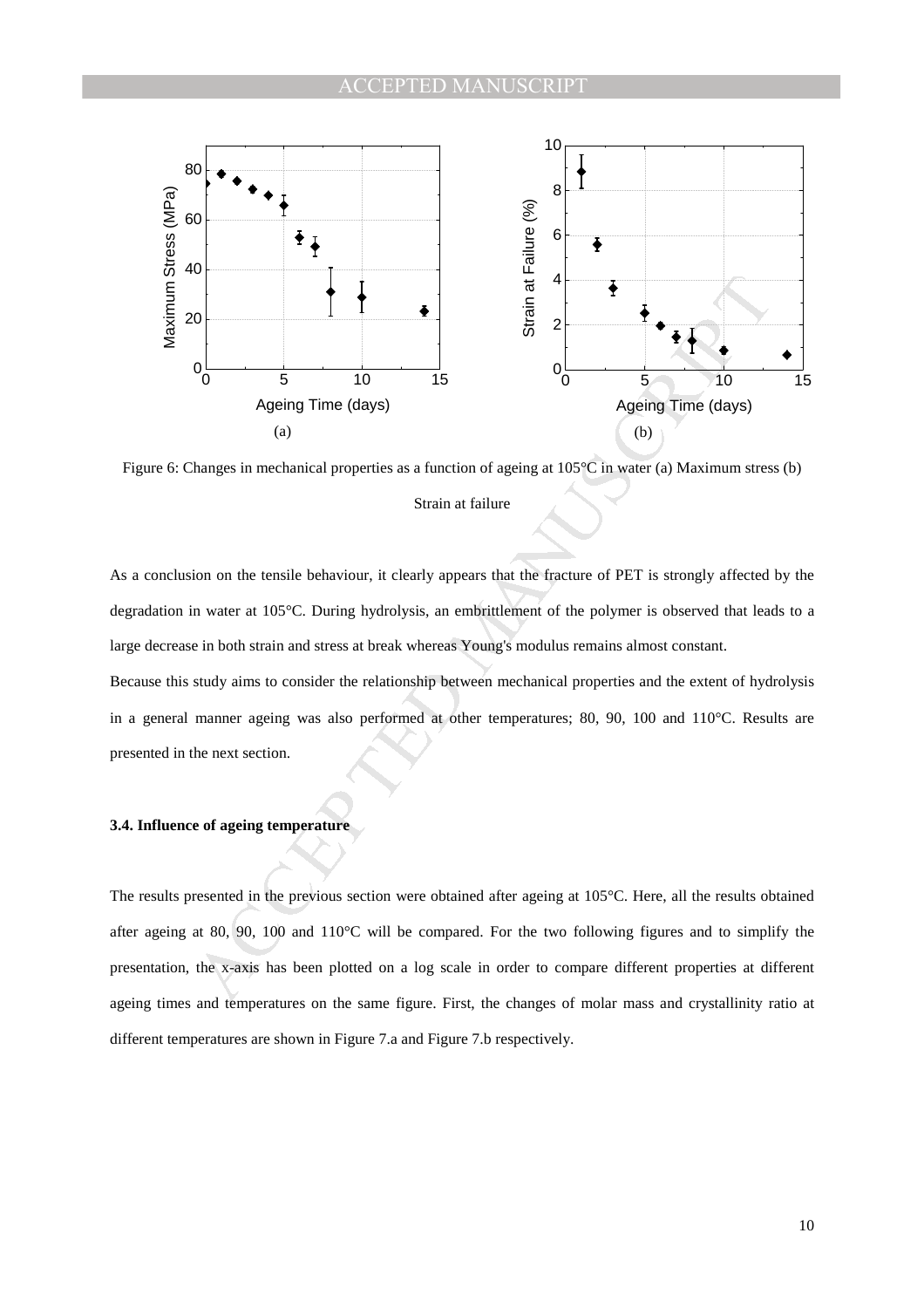

Figure 7: Changes in (a) molar mass and (b) crystallinity ratio as a function of ageing time at different

#### temperatures

THE ROCE AND THE ROW CONTROLL AND THE ROW CONTROLL AND THE ROW CONTROLL AND THE ROW CONTROLL AND THE ROW CONTROLL AND THE ROW ASSEMBLY THE ROW ASSEMBLY THE ROW ASSEMBLY THE ROW ASSEMBLY THE ROW CONTROLL AND THE ROW CONTRO For all the ageing temperatures considered here, the same behaviour is observed; a decrease in  $M_n$  and an increase in the crystallinity ratio. However, Figure 7.a clearly shows that the hydrolysis rate is increased with ageing temperature. This behaviour can be described using an Arrhenius law and an activation energy  $E_a$  of 115 kJ/mol is obtained, which is in agreement with existing literature results [16,30,31]. Activation energy is calculated with a shift factor  $a<sub>T</sub>$  using 105°C as the reference temperature independently for all properties considered here. Similar results are obtained concerning the crystallinity ratio, Figure 7.b, i.e. an increase in the ageing temperature results in an acceleration of the chemi-crystallization process and crystallinity ratios close to 50% are reached. It may be noted that the activation energy determined here cannot be used to extrapolate results to lower temperatures, i.e. temperatures around 20°C. It has been stated in the literature [32] that the activation energy below  $T_g$  (glassy state) is different to that above  $T_g$  (rubbery state), which makes an extrapolation using an activation energy determined above  $T_g$  invalid. In [32], the activation energy is approximately half of that above  $T_g$  (around 1.8, these tests were performed on PET fibres at a pH of 14). To illustrate these results, Figure 8 shows an extrapolation using an Arrhenius approach at  $20^{\circ}$ C using both E<sub>a</sub> values. First, we consider an extrapolation at 20°C using the activation energy determined above  $T_g$  and second using the same activation energy divided by 1.8 because the activation energy is lower below  $T_g$ .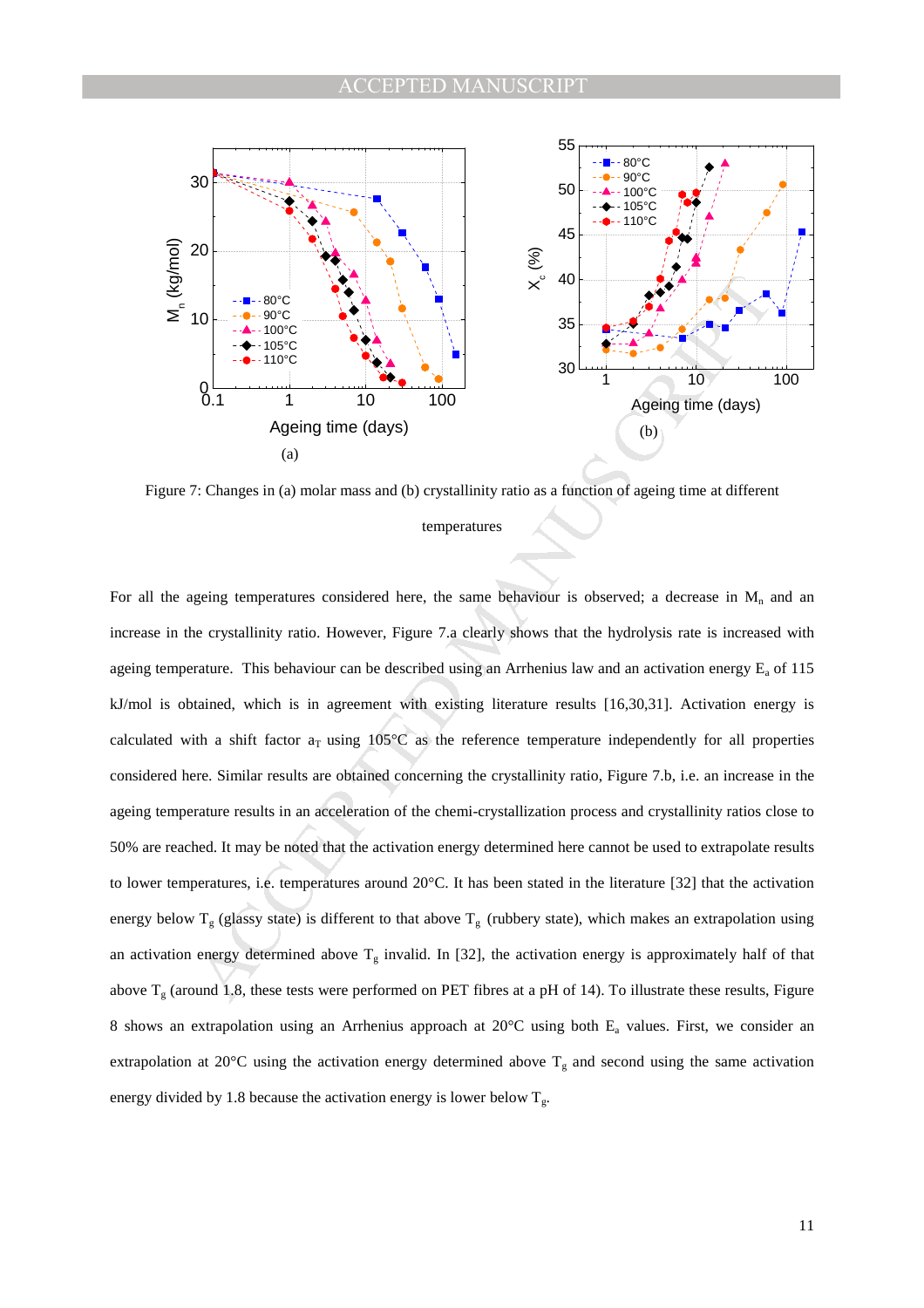

Figure 8: Extrapolation at 20°C (i.e. below  $T_g$ ) in water of  $M_n$  decrease as a function of aging time in two cases. First using an activation energy determined above  $T_g$  (rubbery state) in this study and secondly considering that the activation energy is different in the glassy state (1.8 ratio [32]).

 $\frac{3}{2}$ <br>  $\frac{3}{2}$ <br>  $\frac{3}{2}$ <br>  $\frac{3}{2}$ <br>  $\frac{1}{2}$ <br>  $\frac{1}{2}$ <br>  $\frac{1}{2}$ <br>  $\frac{1}{2}$ <br>  $\frac{1}{2}$ <br>  $\frac{1}{2}$ <br>  $\frac{1}{2}$ <br>  $\frac{1}{2}$ <br>  $\frac{1}{2}$ <br>  $\frac{1}{2}$ <br>  $\frac{1}{2}$ <br>  $\frac{1}{2}$ <br>  $\frac{1}{2}$ <br>  $\frac{1}{2}$ <br>  $\frac{1}{2}$ <br>
gure 8 show Results in Figure 8 show that depending on the activation energy used in the calculation, degradation times are quite different. While considering an activation energy equal to that determined above  $T_g$ , embrittlement (see later in the paper for its definition) would occur after 500 years of immersion whereas using an activation energy in the glassy state, it will take approximately 20 years. These two approaches show that the time to embrittlement is clearly overestimated when using an activation energy determined in the rubbery state to extrapolate to immersion temperatures below  $T_g$ . Therefore, aging tests below  $T_g$  are necessary when an accurate extrapolation is needed, but this type of study takes time, as shown in Figure 8."

Then, the maximum stress values obtained from all the tests performed in this study are compared in Figure 9, again using the log scale x-axis at the different temperatures of interest. The maximum stress was preferred as a criterion to follow degradation rather than the strain at failure, as it was considered to be the most pertinent parameter here.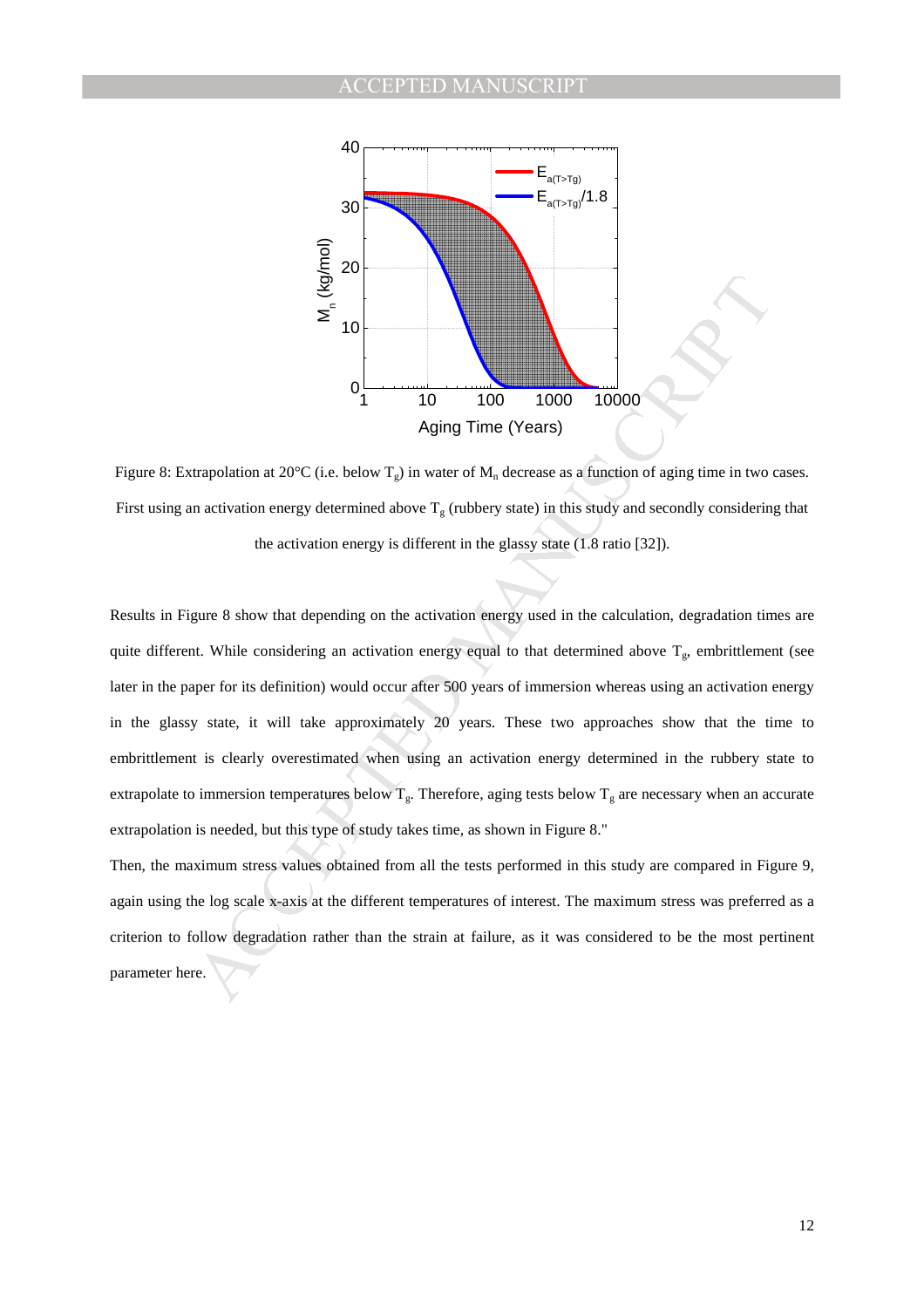

Figure 9: Changes in maximum stress as a function of ageing time at different temperatures

 $\frac{3}{2}$ <br>  $\frac{3}{2}$ <br>  $\frac{3}{2}$ <br>  $\frac{3}{2}$ <br>  $\frac{3}{2}$ <br>  $\frac{3}{2}$ <br>  $\frac{3}{2}$ <br>  $\frac{3}{2}$ <br>  $\frac{3}{2}$ <br>  $\frac{3}{2}$ <br>  $\frac{3}{2}$ <br>  $\frac{3}{2}$ <br>  $\frac{3}{2}$ <br>  $\frac{3}{2}$ <br>  $\frac{3}{2}$ <br>  $\frac{3}{2}$ <br>  $\frac{3}{2}$ <br>  $\frac{3}{2}$ <br>  $\frac{3}{2}$ <br>  $\frac{3}{2}$ <br> Results show that for each temperature studied here, the same behaviour is observed. The maximum stress drops slightly initially, and the embrittlement of the polymer then leads to a large reduction. A critical time can be identified at each ageing temperature when the maximum stress drops significantly, and this corresponds to brittle failures. It may be noted that this embrittlement of PET during hydrolysis has already been observed by Pickett and Coyle [33] at different temperatures and humidity conditions using a bending test. However, SEC measurements were not performed and no tensile mechanical criterion was proposed. The aim of this study is therefore to extend that work, as the aim is to characterize the mechanical properties of PET after extensive degradation and embrittlement, and to relate properties to SEC results.

#### **4. Discussion**

This section will discuss the results presented previously in order to understand the mechanical property loss during PET hydrolysis. First, the chemi-crystallization process will be considered and then focus will be placed on the establishment of a relationship between mechanical behaviour and the hydrolysis process.

### **4.1. Chemi-crystallization**

In section 3.1, it was shown that the predominant degradation mechanism observed here is hydrolysis, which leads to a significant drop in the molar mass as a function of ageing. This induces a chemi-crystallization process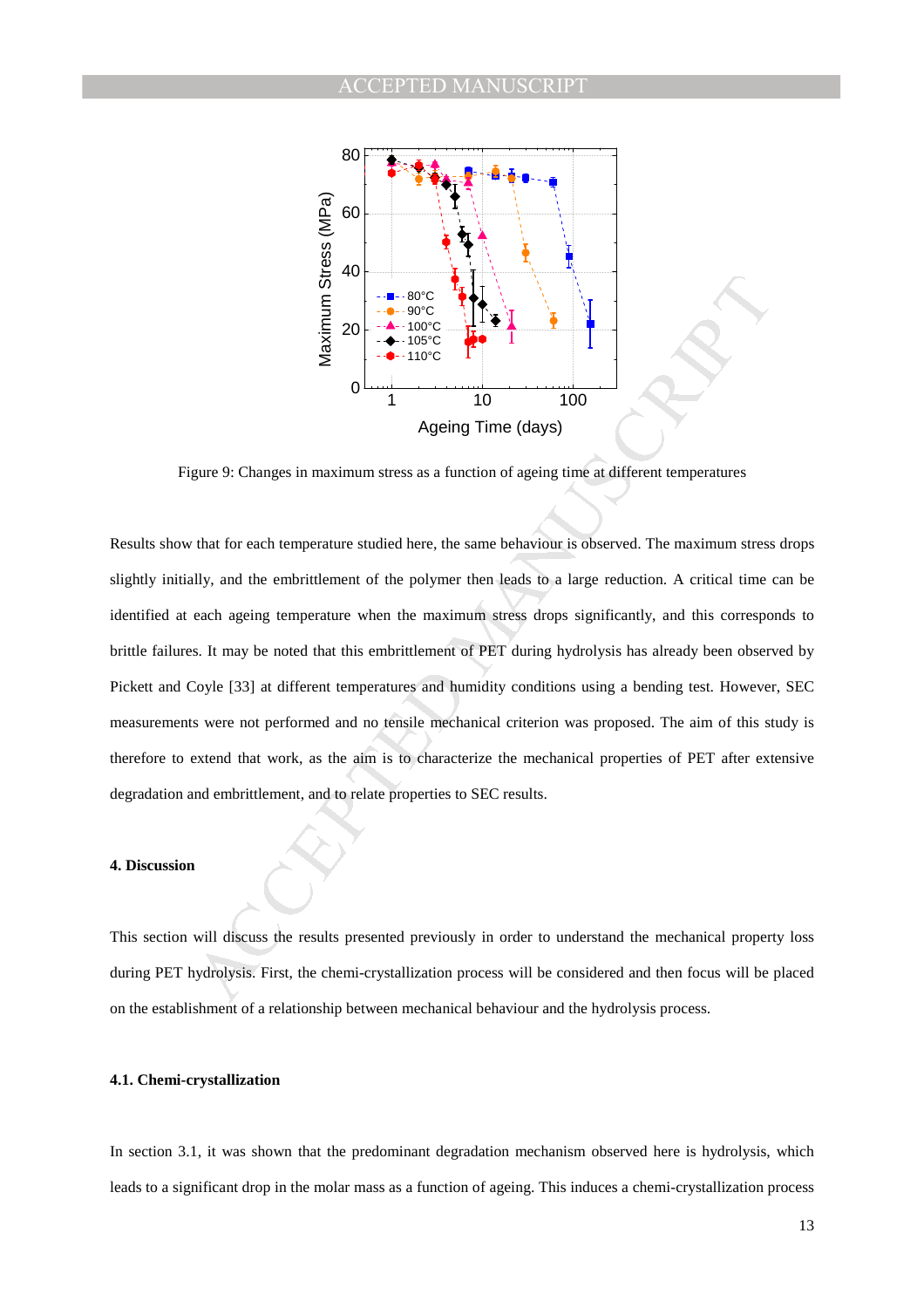which has an effect on the crystallinity ratio that increases during ageing. This change is now plotted as a function of molar mass for all the ageing temperatures considered here, Figure 10.



Figure 10: Changes in crystallinity ratio as a function of molar mass at different ageing temperatures

Results plotted in Figure 8 show that the evolution of the crystallinity ratio as a function of molar mass is independent of the ageing temperature. These results show that a master curve exists between  $X_c$  and  $M_n$  when ageing is performed above  $T_g$ . This behaviour cannot be extrapolated for aging under  $T_g$ . In fact, due to low mobility chemicrystallization will probably not occur when the amorphous phase is in the glassy state.

# **4.2. Identification of a critical molar mass M' c based of the maximum stress criterion**

Tensile tests were then performed until failure for a wide range of ageing temperatures above  $T_g$  and a wide range of ageing times (Figure 11). For each ageing temperature of interest here, a ductile-brittle transition was identified at a given ageing time.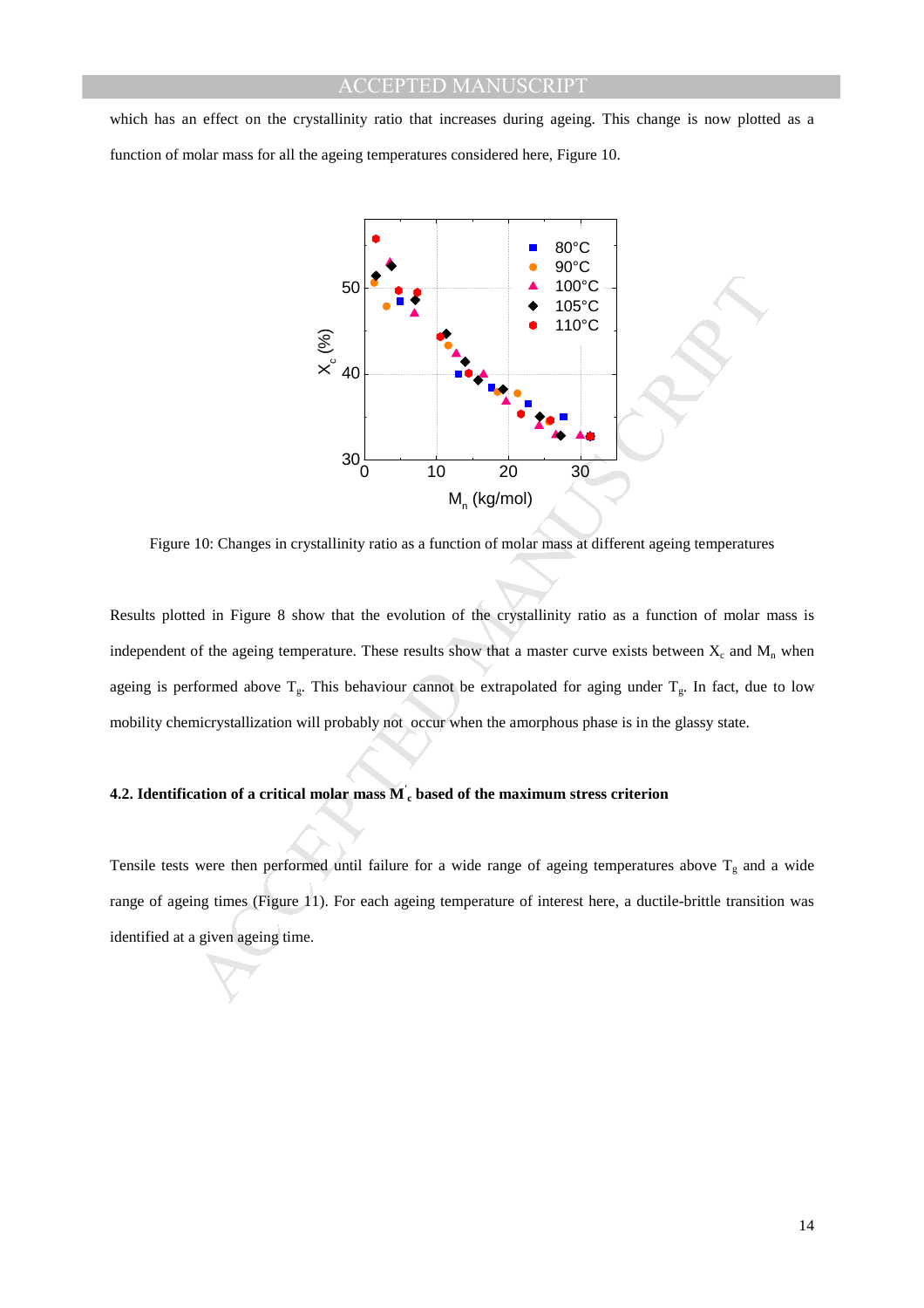

Figure 11 : Determination of critical molar mass based on the maximum stress criterion

Example 11: Determination of critical molar mass based on the maximum stress criterion<br>  $\frac{5}{22}$  20<br>  $\frac{1}{22}$  10<br>  $\frac{1}{22}$  11: Determination of critical molar mass based on the maximum stress criterion<br>
ure 11. it i Based on Figure 11, it is shown that the relationship between the maximal stress and  $M_n$  is independent of the ageing temperature (within the temperature range considered here). When the molar mass is above 17 kg/mol, the maximum stress is constant for the temperatures of interest and the polymer exhibits a ductile behaviour. For Mn values below 17 kg/mol, the maximum stress decreases and a brittle behaviour is observed for all the specimens studied here. The transition from ductile to brittle behaviour is related to a critical value of  $M<sub>n</sub>$  that is commonly named M'<sup>c</sup> . For PET, and in tensile conditions here, the M'<sup>c</sup> is equal to 17 kg/mol; to the knowledge of the authors, this value has never been determined accurately during hydrolysis of PET. This value is compared with existing results from the literature for other polymers in Table 1.

For PET, some results can be found in the literature where brittle failures have been identified and coupled with Mn values. In 1969, Stearne and Ward [29] worked with unaged PETs with different initial molar masses (27, 18.5, 18, 16.5 and 11 kg/mol) and stated that brittle failures were identified on the specimens having an initial molar mass of 11 kg/mol. Their results represented a first step towards an identification of an M'<sub>c</sub> value for PET between 16.5 and 11 kg/mol, however without taking into account hydrolysis degradation. In 1996, Wang et al [14] have worked on the degradation of PET using UV radiation and identified brittle failures at  $M_n$  values below 11 kg/mol. Since then, we have not found any studies coupling brittles failures with  $M_n$  values during hydrolysis. Finally, it is usually admitted that M'<sub>c</sub> is proportional to M<sub>e</sub> with a factor from 5 to 10 [33]; For PET M<sup>e</sup> is equal to 1450 g/mol [34] meaning that the proportionality factor here is around 10.

Table 1 : M'<sub>c</sub> values identified for various semi-crystalline polymers in the literature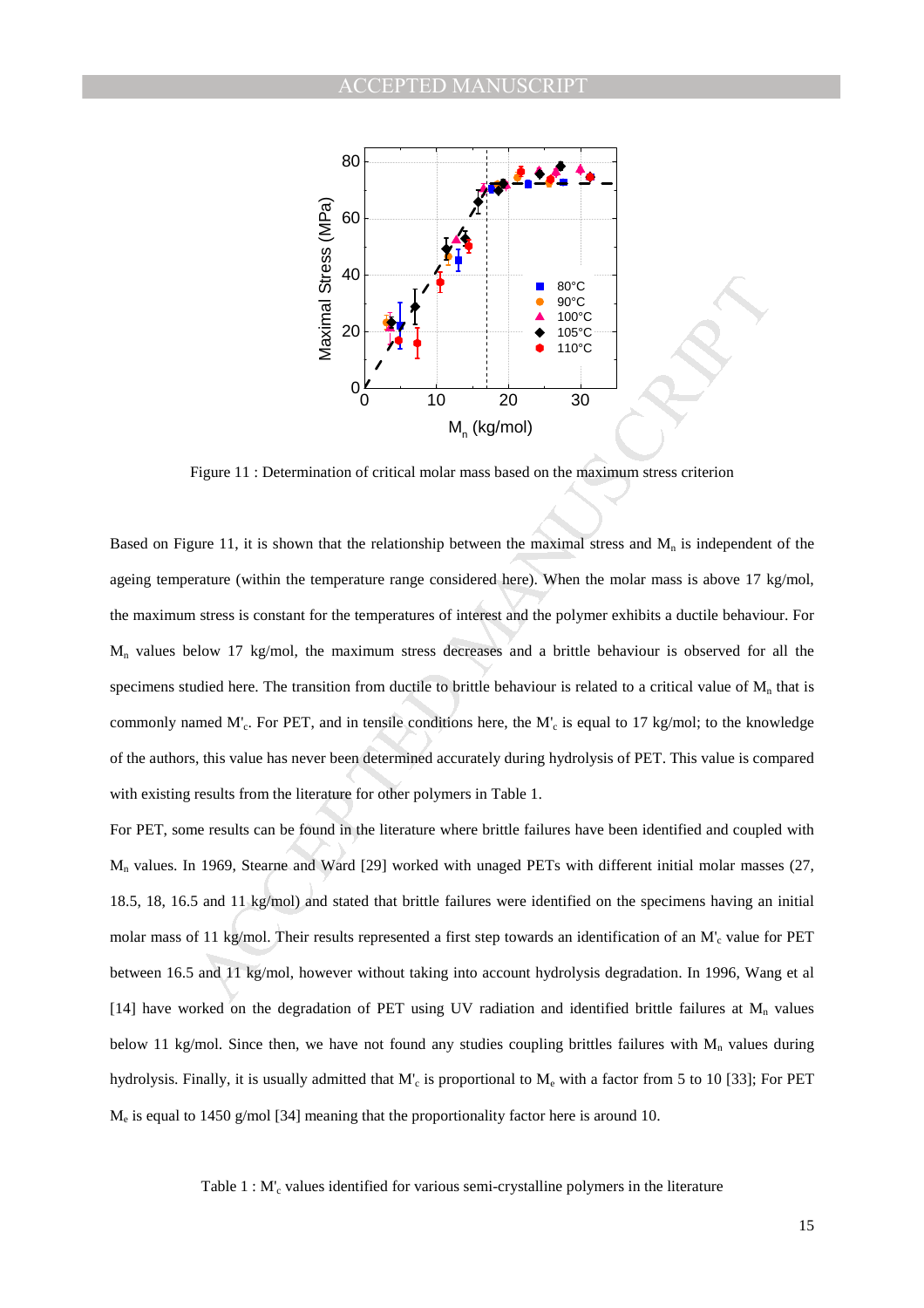# 'CEPTED MANUSCRII

| <b>Material</b> | $M'_{c}$ (kg/mol) | $\mathbf{X}_{c}$ (%) | $T_{\text{aging}}$ (°C) | <b>Degradation</b> | <b>Specimen</b>      | <b>Criteria</b>                 | <b>Reference</b> |
|-----------------|-------------------|----------------------|-------------------------|--------------------|----------------------|---------------------------------|------------------|
| PE              | 25                | $42 - 50$            | 80-90                   | Oxidation          | $H2, t=70 \mu m$     | $\alpha < \alpha^0$             | $[34]$           |
| <b>PP</b>       | 35                |                      | 90                      | Oxidation          | $H2$ , t=100 $\mu$ m |                                 | $[36]$           |
| <b>PTFE</b>     | 200               | $3 - 70$             |                         | Radiation          | $H4$ , t=1mm         | $\epsilon = \epsilon_0/2$       | $[37]$           |
| <b>PA11</b>     | 13                |                      | 90-140                  | <b>Hydrolysis</b>  | $t=3$ mm             |                                 | $[38]$           |
| <b>PA11</b>     | 10                | $20 - 30$            | $25-110$                | Oxidation          | $t=1$ mm             | $\varepsilon = \varepsilon_0/2$ | $[39]$           |
|                 |                   |                      |                         |                    |                      | <b>STATES OF STREET</b>         |                  |

Because secondary microplastics are subjected to very high degradation levels, it is important to consider the decrease of fracture properties when the polymer is brittle. A linear behaviour is observed between the maximal stress and  $M_n$  when the PET is brittle. Here the stress at break decreases with  $M_n$  and can be described using an empirical relationship, Eq.3:

$$
\sigma_{max} = A + B \times M_n \text{ (for } M_n < M_c)
$$
 Eq.3

Where  $\sigma_{\text{max}}$  is the maximal stress in MPa,  $M_n$  is the molar mass in kg/mol, A and B are constants identified with experimental data. Here A is equal to 0.9 MPa and B is equal to 3.7 MPa/mol/kg.

This means that using existing kinetic models for PET hydrolysis [21,22,33] coupled with the new relationship established here, we are able to predict the embrittlement time of PET during degradation as well as the decrease in fracture properties when the polymer exhibits a brittle behaviour. Although this relationship has been established under ageing conditions where the chemi-crystallization process occurs, this kind of prediction will provide the first step in understanding the formation and the behaviour of PET microplastics in the oceans.

10 20.30 25-110 Oxidation t=1mm  $\varepsilon = c_0/2$ <br>
budary microplastics are subjected to very high degradation levels, it is important to consident<br>
exercute properties when the polymer is brittle. A linear behaviour is observe However, the results presented here are based on ageing conditions above  $T_g$ , which induces chemi crystallization during ageing. This raises the following question: Can we identify a ductile-brittle transition of the PET during water ageing when ageing is performed below  $T_g$ , i.e. with no chemi-crystallization process? This is currently being studied by a series of lower temperature aging studies, but the kinetics are slow. The high water temperatures required to promote embrittlement in this material underline the need to integrate coupling with the other environmental factors, UV exposure and mechanical loading, into this study, in order to develop a general fragmentation prediction model.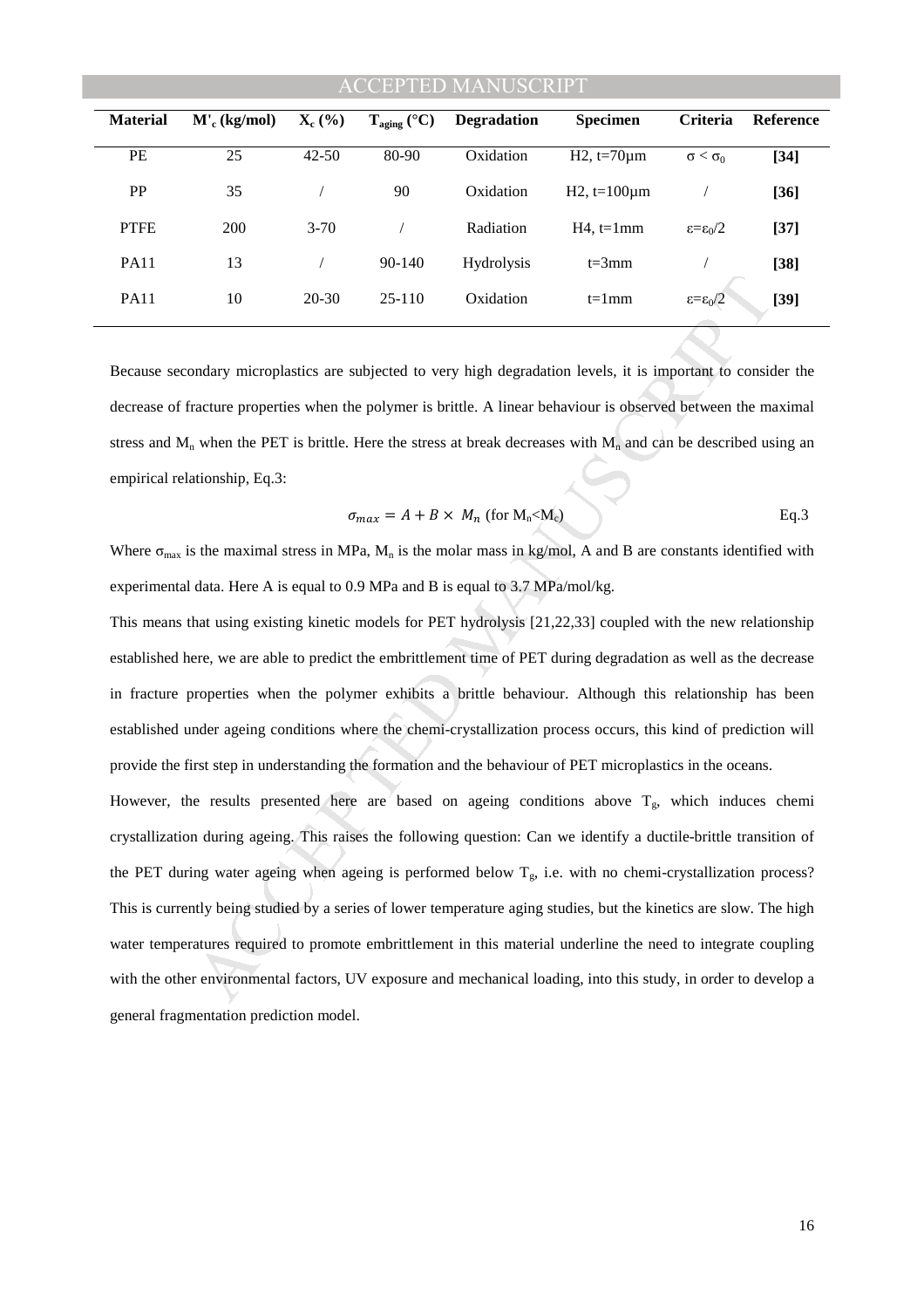### **5. Conclusion**

Two hundred micron thick films of PET have been aged in water at temperatures from 110<sup>o</sup>C to 80<sup>o</sup>C, for up to 150 days. These were characterized in terms of molar mass, crystallinity ratio and tensile behaviour with the particularity of considering very high degrees of degradation.

Sed in water at high temperature, PET undergoes hydrolysis that leads to chain schesion<br>thase and so a decrease of molar mass. In the meantime, because the ageing temperature is abe<br>f crystallinity is observed during hydro When immersed in water at high temperature, PET undergoes hydrolysis that leads to chain scission in the amorphous phase and so a decrease of molar mass. In the meantime, because the ageing temperature is above  $T_g$ , an increase of crystallinity is observed during hydrolysis due to the chemi-crystallization process. These changes in the PET microstructure lead to a modification of the tensile properties of the polymer. When  $M_n$  is above 17 kg/mol a ductile behaviour is observed whereas when  $M_n$  is below 17 kg/mol a brittle behaviour is observed. In addition, the results clearly confirm that SEC measurement is a very useful experimental technique to characterize the degradation level of microplastics found in the oceans, provided that the unaged reference is known.

Moreover, for higher levels of degradation, i.e. the domain of interest when considering microplastic formation, the maximum stress at break decreases linearly with the molar mass and can be described using an empirical equation. This result provides a first step towards the understanding of how PET microplastic fragments form in the oceans. Work is underway to couple this with UV exposure and mechanical loading parameters.

### **Acknowledgments**

The authors would like to thank the Microplastics project financed by Ifremer. The work of Christophe Peyronnet, Nicolas Lacotte, Mickael Premel Cabic, Luc Riou and Arnaud Le Moan is also gratefully acknowledged.

### **References**

[1] Carpenter, E.J., Smith, K., (1972). Plastics on the Sargasso Sea surface. *Science 175*, 1240–1241

[2] Ivar do Sul, J.A., Costa, M.F. (2014). The present and future of microplastic pollution in the marine environment. *Environmental Pollution, 185*, 352-364.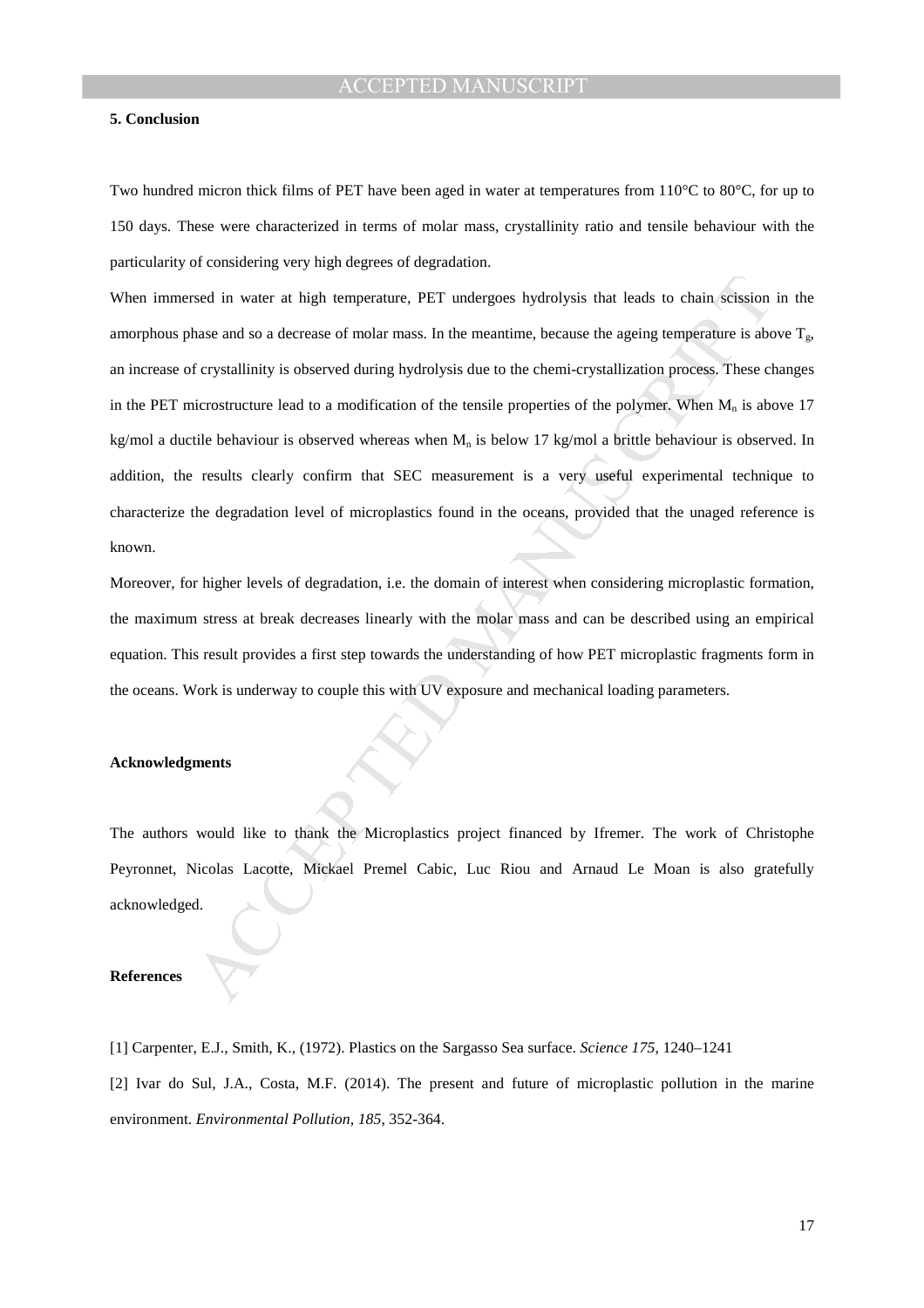[3] Barnes D.K.A., Galgani F., Thompson R. C., Barlaz M., (2009) Environmental accumulation and fragmentation of plastic debris in global*, Phil. Trans. R. Soc. B*, 364 1985-1998

[4] Moore C. J., (2008) Synthetic polymers in the marine environment: a rapidly increasing, long-term threat *Environ. Res., 108,* 131-139

[5] Dehaut, A., Cassone, A. L., Frere, L., Hermabessiere, L., Himber, C., Rinnert, E., ... & Duflos, G. (2016). Microplastics in seafood: benchmark protocol for their extraction and characterization. *Environmental Pollution*, *215*, 223-233.

is in seafood: benchmark protocol for their extraction and characterization. *Environmental Pol*.<br>
2. Paul-Pont, L., Rinnert, E., Petton, S., Jaffré, J., Bihannic, L., ... & Huvet, A. (2017). Influe<br>
1. Paul-Pont, L., Rinn [6] Frère, L., Paul-Pont, I., Rinnert, E., Petton, S., Jaffré, J., Bihannic, I., ... & Huvet, A. (2017). Influence of environmental and anthropogenic factors on the composition, concentration and spatial distribution of microplastics: a case study of the Bay of Brest (Brittany, France). *Environmental pollution*, *225*, 211-222.

[7] Dümichen, E., Barthel, A. K., Braun, U., Bannick, C. G., Brand, K., Jekel, M., & Senz, R. (2015). Analysis of polyethylene microplastics in environmental samples, using a thermal decomposition method. *Water research*, *85*, 451-457.

[8] Elert, A. M., Becker, R., Duemichen, E., Eisentraut, P., Falkenhagen, J., Sturm, H., & Braun, U. (2017). Comparison of different methods for MP detection: What can we learn from them, and why asking the right question before measurements matters?. *Environmental Pollution*, *231*, 1256-1264.

[9] Andrady, A. L. (2017). The plastic in microplastics: a review. *Marine pollution bulletin*, *119*(1), 12-22.

[10] Le Gac, P., Choqueuse, D., Melot, D., Melve, B., & Meniconi, L. (2014). Lifetime prediction of polymer used as thermal insulation in offshore oil production conditions: Ageing on real structure and reliability of prediction. *Polymer Testing*, *34*, 168-174.

[11] Le Saux, V., Le Gac, P. Y., Marco, Y., & Calloch, S. (2014). Limits in the validity of Arrhenius predictions for field ageing of a silica filled polychloroprene in a marine environment. *Polymer Degradation and Stability*, *99*, 254-261.

[12] E. Planes, B. Yrieix, C. Bas, L. Flandin, Chemical degradation of the encapsulation system in flexible PV panel as revealed by infrared and raman microscopies, Sol. Energy Mater. Sol. Cells 122 (0) (2014) 15–23. [13] A. Goulas, K. Riganakos, M. Kontominas, Effect of ionizing radiation on physicochemical and mechanical properties of commercial multilayer coextruded flexible plastics packaging materials, Radiat. Phys. Chem. 68 (5) (2003) 865–872.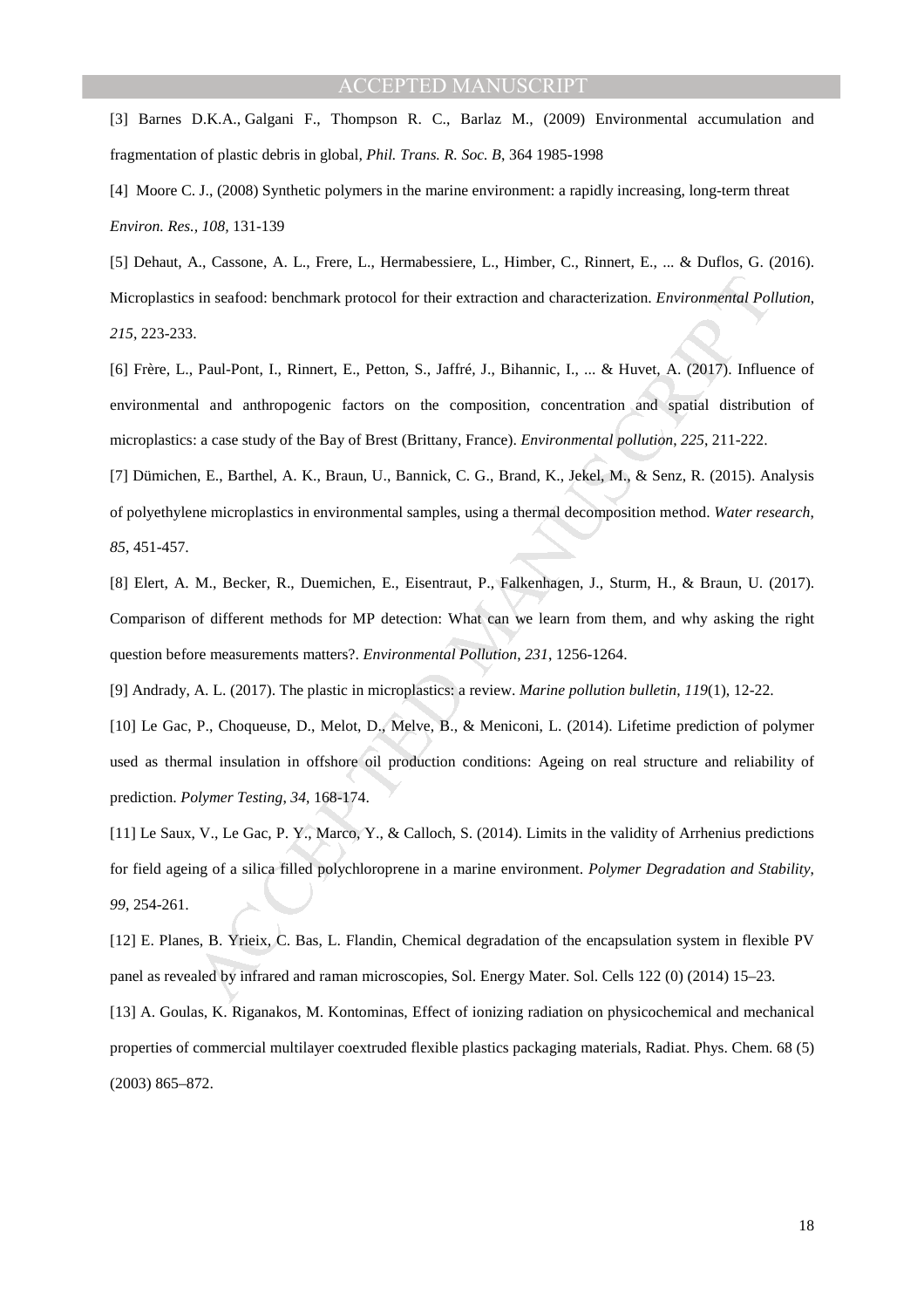[14] I. Ozen, G. Bozoklu, C. Dalgicdir, O. Yucel, E. Unsal, M. Cakmak, Y.Z. Menceloglu, Improvement in gas permeability of biaxially stretched {PET} films blended with high barrier polymers: the role of chemistry and processing conditions, Eur. Polym. J. 46 (2) (2010) 226–237

[15] Andrady, A. L. (2011). Microplastics in the marine environment. *Marine pollution bulletin*, *62*(8), 1596- 1605.

[16] McMahon, W., Birdsall, H. A., Johnson, G. R., & Camilli, C. T. (1959). Degradation Studies of Polyethylene Terephthalate. *Journal of Chemical and Engineering Data*, *4*(1), 57-79.

on, W., Birdsall, H. A., Johnson, G. R., & Camilli, C. T. (1959). Degradation Sud<br>Terephthalate. *Iournal of Chemical and Engineering Data*, 4(1), 57-79.<br>
dids, C., Fotopotolou, K. N., Karapanagioti, H. K., Geraga, M., Zer [18] Ioakeimidis, C., Fotopoulou, K. N., Karapanagioti, H. K., Geraga, M., Zeri, C., Papathanassiou, E., ... & Papatheodorou, G. (2016). The degradation potential of PET bottles in the marine environment: An ATR-FTIR based approach. *Scientific reports*, *6*, 23501.

[18] Wang, W., Taniguchi, A., Fukuhara, M., & Okada, T. (1998). Surface nature of UV deterioration in properties of solid poly (ethylene terephthalate). *Journal of Applied Polymer Science*, *67*(4), 705-714.

[19] Ballara, A., & Verdu, J. (1989). Physical aspects of the hydrolysis of polyethylene terephthalate. *Polymer Degradation and Stability*, *26*(4), 361-374.

[20] Dubelley, F., Planes, E., Bas, C., Pons, E., Yrieix, B., & Flandin, L. (2017). The hygrothermal degradation of PET in laminated multilayer. *European Polymer Journal*, *87*, 1-13

[21] Launay, A., Thominette, F., & Verdu, J. (1994). Hydrolysis of poly (ethylene terephthalate): a kinetic study. *Polymer Degradation and Stability*, *46*(3), 319-324.

[22] Campanelli, J. R., Kamal, M. R., & Cooper, D. G. (1993). A kinetic study of the hydrolytic degradation of polyethylene terephthalate at high temperatures. *Journal of applied polymer science*, *48*(3), 443-451.

[23] Kausch, H. H. (2012). *Polymer fracture* (Vol. 2). Springer Science & Business Media.

[24] Laun, S., Pasch, H., Longiéras, N., & Degoulet, C. (2008). Molar mass analysis of polyamides-11 and-12 by size exclusion chromatography in HFiP. *Polymer*, *49*(21), 4502-4509.

[25] Van Krevelen, D. W., & Te Nijenhuis, K. (2009). *Properties of polymers: their correlation with chemical structure; their numerical estimation and prediction from additive group contributions*. Elsevier.

[26] Dubelley, F., Planes, E., Bas, C., Pons, E., Yrieix, B., & Flandin, L. (2017). Water Vapor Sorption Properties of Polyethylene Terephthalate over a Wide Range of Humidity and Temperature. *The Journal of Physical Chemistry B*, *121*(8), 1953-1962

[27] Rabello, M. S., & White, J. R. (1997). Crystallization and melting behaviour of photodegraded polypropylene—I. Chemi-crystallization. *Polymer*, *38*(26), 6379-6387.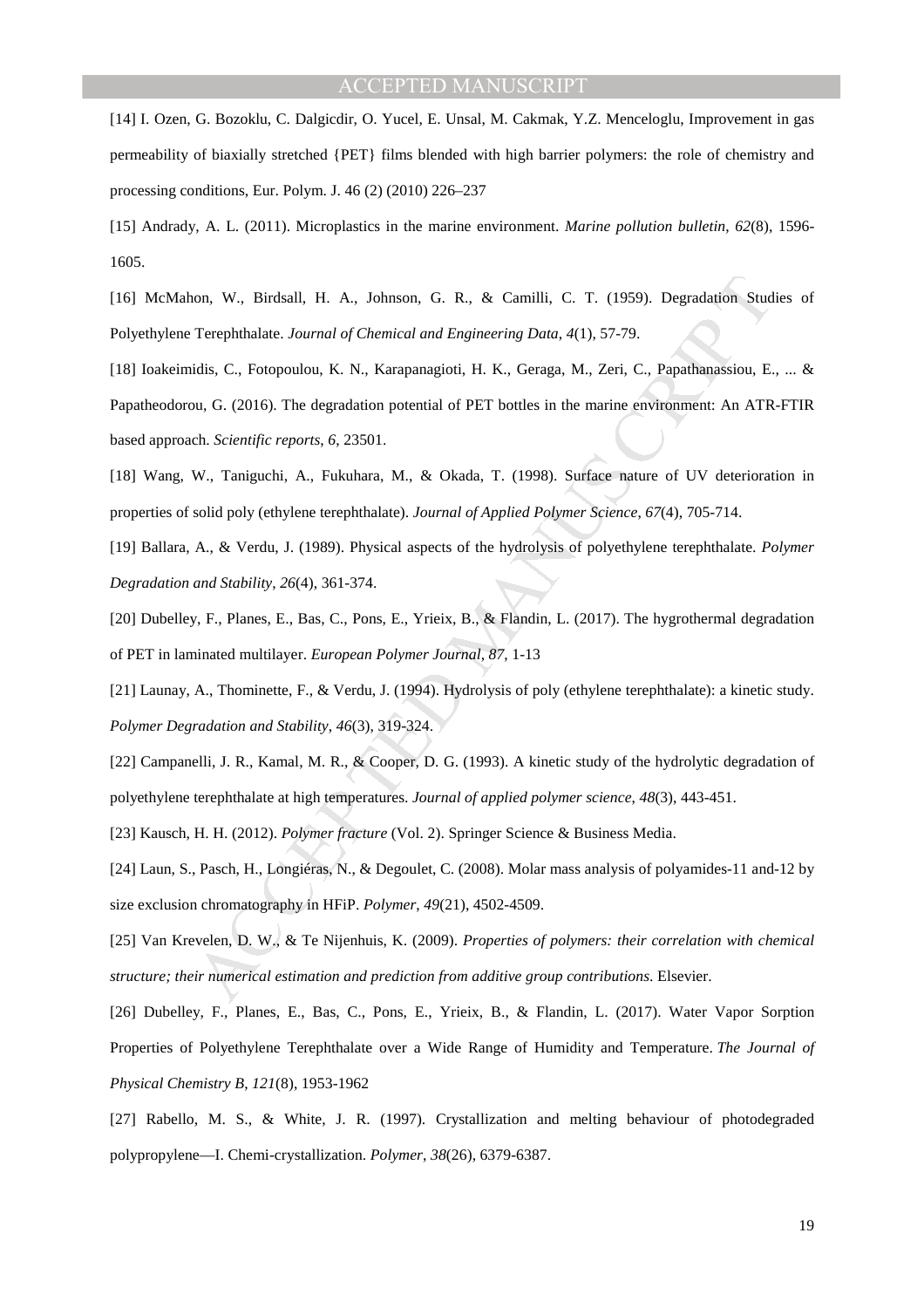[28] Lu, X. F., & Hay, J. N. (2001). Isothermal crystallization kinetics and melting behaviour of poly (ethylene terephthalate). *Polymer*, *42*(23), 9423-9431.

[29] Stearne, J. M., & Ward, I. M. (1969). The tensile behaviour of polyethylene terephthalate. *Journal of Materials Science*, *4*(12), 1088-1096.

[30] Golike, R. C., & Lasoski Jr, S. W. (1960). Kinetics of hydrolysis of polyethylene terephthalate films. *The Journal of Physical Chemistry*, *64*(7), 895-898.

[31] Davies, T., Goldsmith, P. L., Ravens, D. A. S., & Ward, I. M. (1962). The kinetics of the hydrolysis of polyethylene terephthalate film. *The Journal of Physical Chemistry*, *66*(1), 175-176.

[32] Elias, V., Salman, A., & Goulias, D. (1998). The effect of pH, resin properties, and manufacturing process on laboratory degradation of polyester geosynthetics. *Geosynthetics International*, *5*(5), 459-490

[33] Pickett, J. E., & Coyle, D. J. (2013). Hydrolysis kinetics of condensation polymers under humidity aging conditions. *Polymer degradation and stability*, *98*(7), 1311-1320.

[34] Fayolle, B., Colin, X., Audouin, L., & Verdu, J. (2007). Mechanism of degradation induced embrittlement in polyethylene. *Polymer Degradation and Stability*, *92*(2), 231-238.

[35] Fetters, L. J., Lohse, D. J., & Colby, R. H. (2007). Chain dimensions and entanglement spacings. In *Physical properties of polymers handbook* (pp. 447-454). Springer, New York, NY.

tysical Chemistry, 64(7), 895-808.<br>
T., Goldsmith, P. L., Ravens, D. A. S., & Ward, I. M. (1962). The kinetics of the hydroly<br>
terephthalate film. *The Journal of Physical Chemistry.* 66(1), 175-176.<br>
.. Salman, A., & Goul [36] Fayolle, B., Audouin, L., & Verdu, J. (2000). Oxidation induced embrittlement in polypropylene—a tensile testing study. *Polymer Degradation and Stability*, *70*(3), 333-340.

[37] Fayolle, B., Audouin, L., & Verdu, J. (2003). Radiation induced embrittlement of PTFE. *Polymer*, *44*(9), 2773-2780.

[38] Jacques, B., Werth, M., Merdas, I., Thominette, F., & Verdu, J. (2002). Hydrolytic ageing of polyamide 11.

1. Hydrolysis kinetics in water. *Polymer*, *43*(24), 6439-6447.

[39] Okamba-Diogo, O., Richaud, E., Verdu, J., Fernagut, F., Guilment, J., & Fayolle, B. (2016). Investigation of polyamide 11 embrittlement during oxidative degradation. *Polymer*, *82*, 49-56.